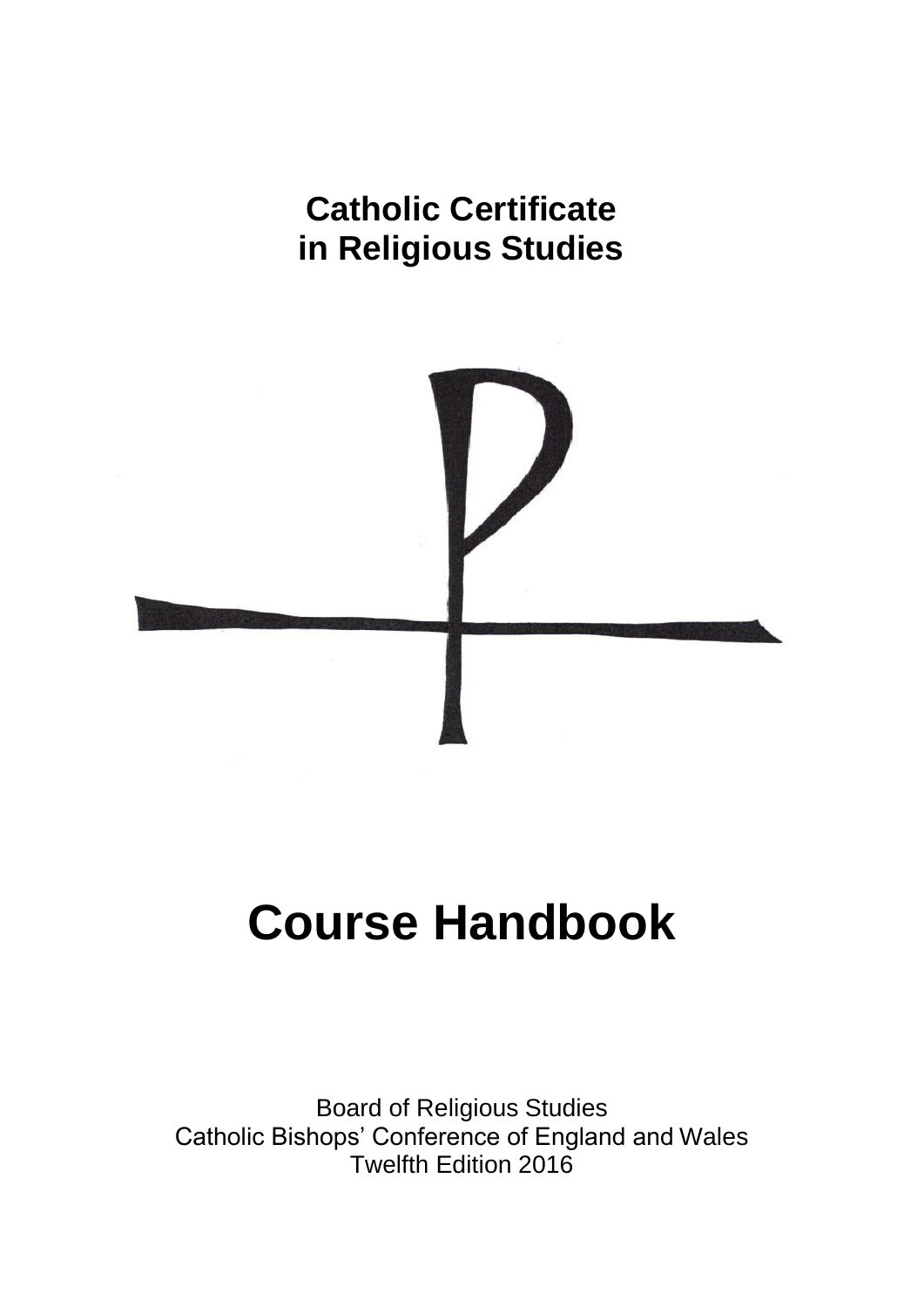## **Contents**

| Introduction                       |                                                                                                                                 | 4                        |
|------------------------------------|---------------------------------------------------------------------------------------------------------------------------------|--------------------------|
| <b>Course Aims</b>                 |                                                                                                                                 | $\overline{\mathcal{A}}$ |
| <b>Course Structure</b>            |                                                                                                                                 | $\overline{\mathcal{A}}$ |
| <b>Core Modules</b>                |                                                                                                                                 | 5                        |
| <b>Specialist Modules</b>          |                                                                                                                                 | 12                       |
| Assignments                        |                                                                                                                                 | 17                       |
| <b>Regional Meetings</b>           |                                                                                                                                 | 18                       |
| <b>Approval of Prior Learning</b>  |                                                                                                                                 | 18                       |
| Registration                       |                                                                                                                                 | 18                       |
| <b>Transfer to another Centre</b>  |                                                                                                                                 | 18                       |
| Certification                      |                                                                                                                                 | 18                       |
| <b>Accreditation of Centres</b>    |                                                                                                                                 | 19                       |
| <b>Distance Learning</b>           |                                                                                                                                 | 19                       |
| <b>Addresses of Centres</b>        |                                                                                                                                 | 20                       |
| Membership of the Board of Studies |                                                                                                                                 | 25                       |
| Participant's Record of Progress   |                                                                                                                                 | 26                       |
| Appendices                         | <b>Approval of Prior Learning Form</b><br><b>Assessment Modes</b><br><b>E-Learning Guidelines</b><br><b>Assessment Criteria</b> | 27                       |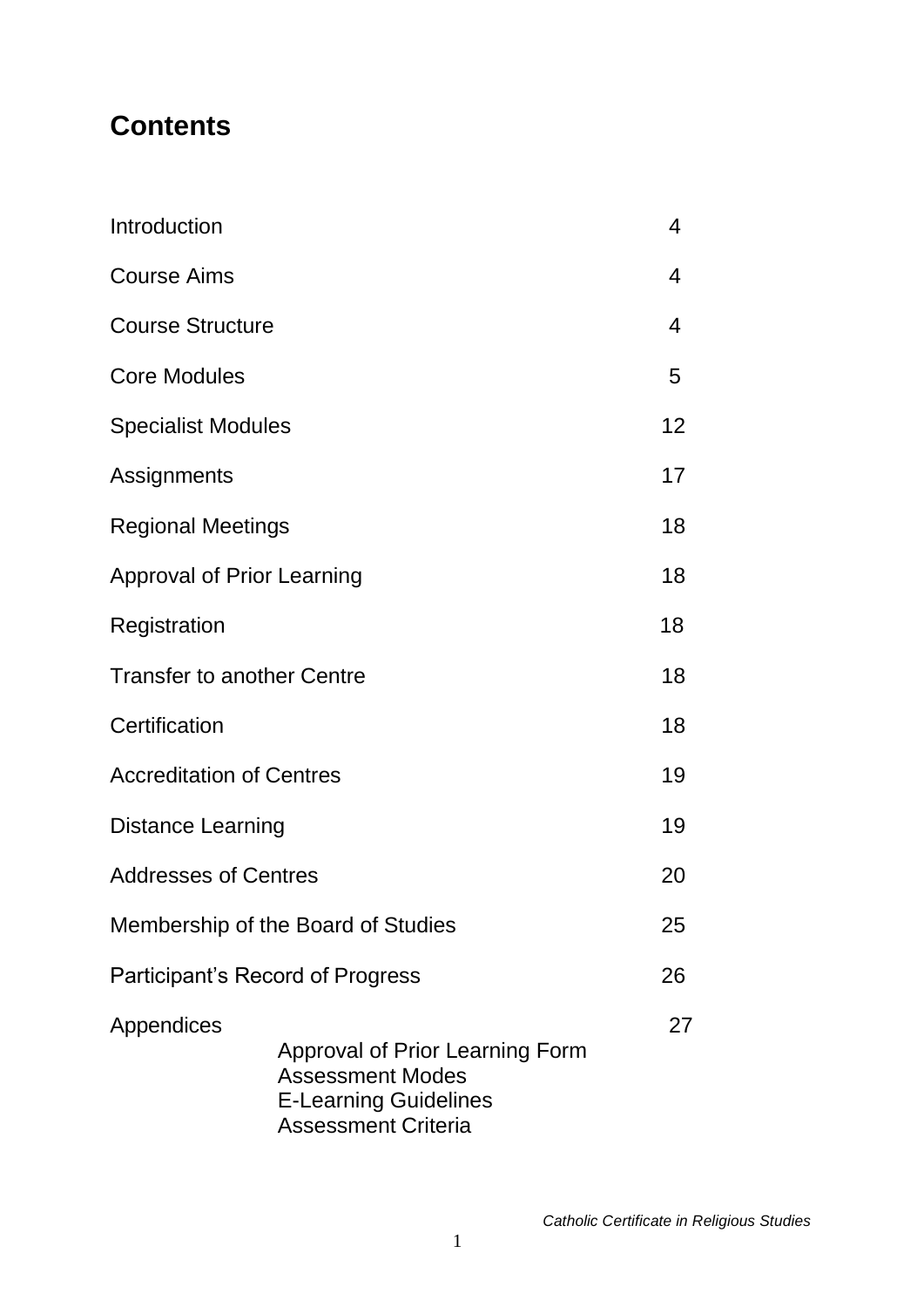For further information, please contact: The Administrator Board of Religious Studies 39 Eccleston Square London SW1V 1BX Tel 0207 901 1900 Fax 0207 901 1939 Email: [ccrs@catholiceducation.org.uk](mailto:ccrs@catholiceducation.org.uk) [www.brs-ccrs.org.uk](http://www.brs-ccrs.org.uk/)

© 2014 Catholic Bishops' Conference of England and Wales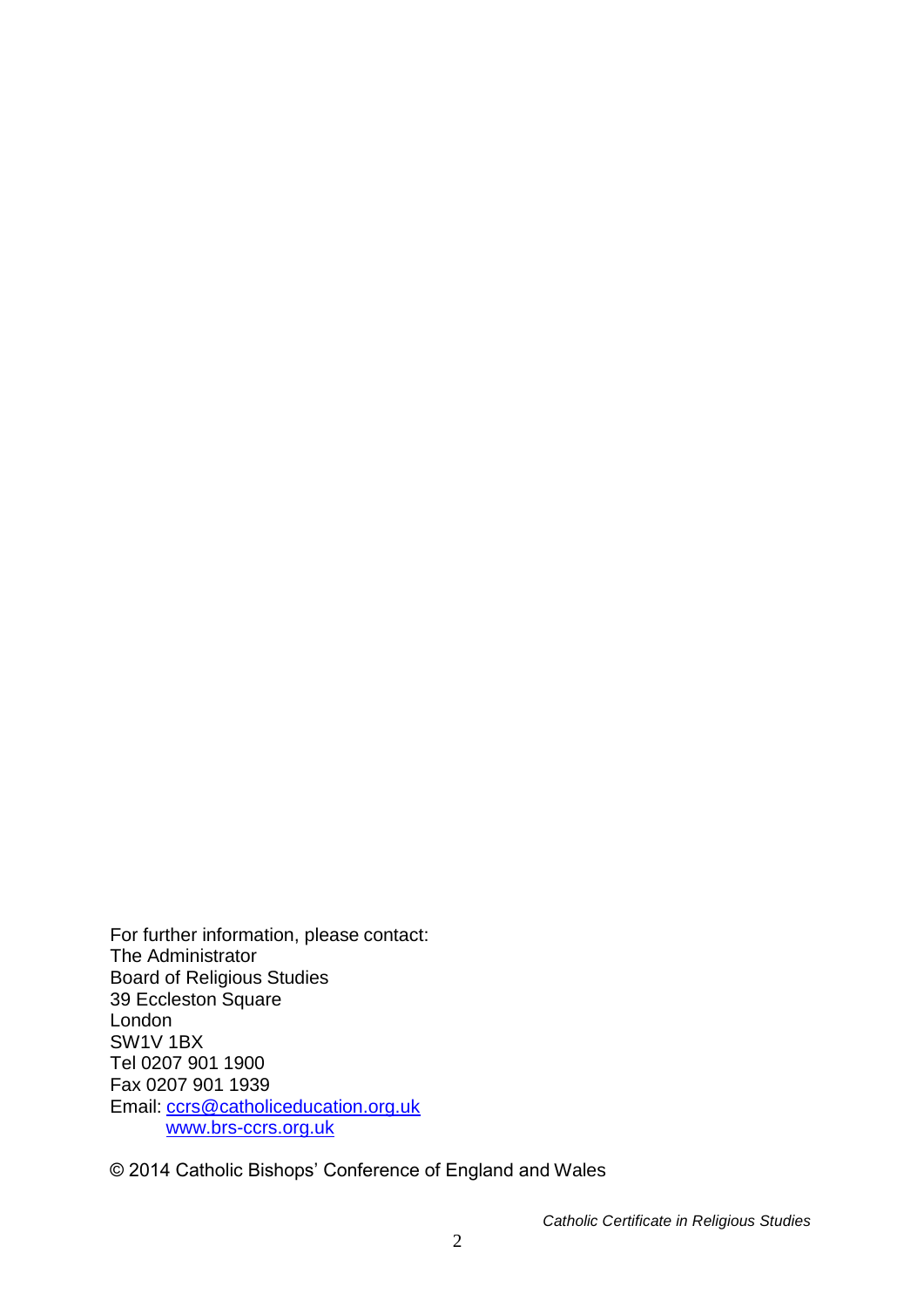## **Introduction**

The Catholic Certificate in Religious Studies (CCRS) is managed and awarded by the Board of Religious Studies on behalf of the Bishops' Conference of England and Wales. It was introduced in 1991 to replace its predecessors, The Catholic Teachers' Certificate and the Certificate in Religious Education. Any person who is or wishes to be involved in Catholic education and formation may apply for this course. This includes those involved in Religious Education in schools, Parish Catechesis and other ministries in the Church and anyone who wishes to follow the course for faith development or personal interest. The course seeks to ensure that participants have at least a basic knowledge and understanding of the beliefs of the Catholic Faith. It also provides a basis for further study.

## **Course Aims**

Study for the Catholic Certificate in Religious Studies aims to:

- provide teachers, those involved in parish ministry and other ministry contexts with knowledge and understanding of the teaching and beliefs of the Catholic Faith
- develop an appreciation of the principles of Catholic education at all levels
- employ and encourage sound adult educational processes which express central values of Catholic life
- enhance understanding of education within the Church as a life-long process
- enable all participants to make an informed contribution to their chosen field of ministry within the Church.

## **Course Structure**

The certificate is normally awarded after two years' study, with a maximum of five years' to complete from the start of the first module (only exceptional pastoral reasons are acceptable for studying beyond five years'). Without a good reason for exemption the modules will cease to be valid. The five year period starts from when you first start your studies with the centre and not from when you are registered with the National CCRS Database. If you dispute the maximum five years' study with the centre they will need to have any extension of study agreed with the CCRS Regional group first.

There are eight modules:

- six core modules
- two specialist modules.

The core modules explore the Scriptures, the Person of Jesus Christ, the Church and its sacramental life and moral understanding.

The specialist modules relate to each participant's ministry in the Church, covering such areas as Religious Education in schools, Parish Catechesis, Liturgy, Justice and Peace and Chaplaincy.

Each module requires: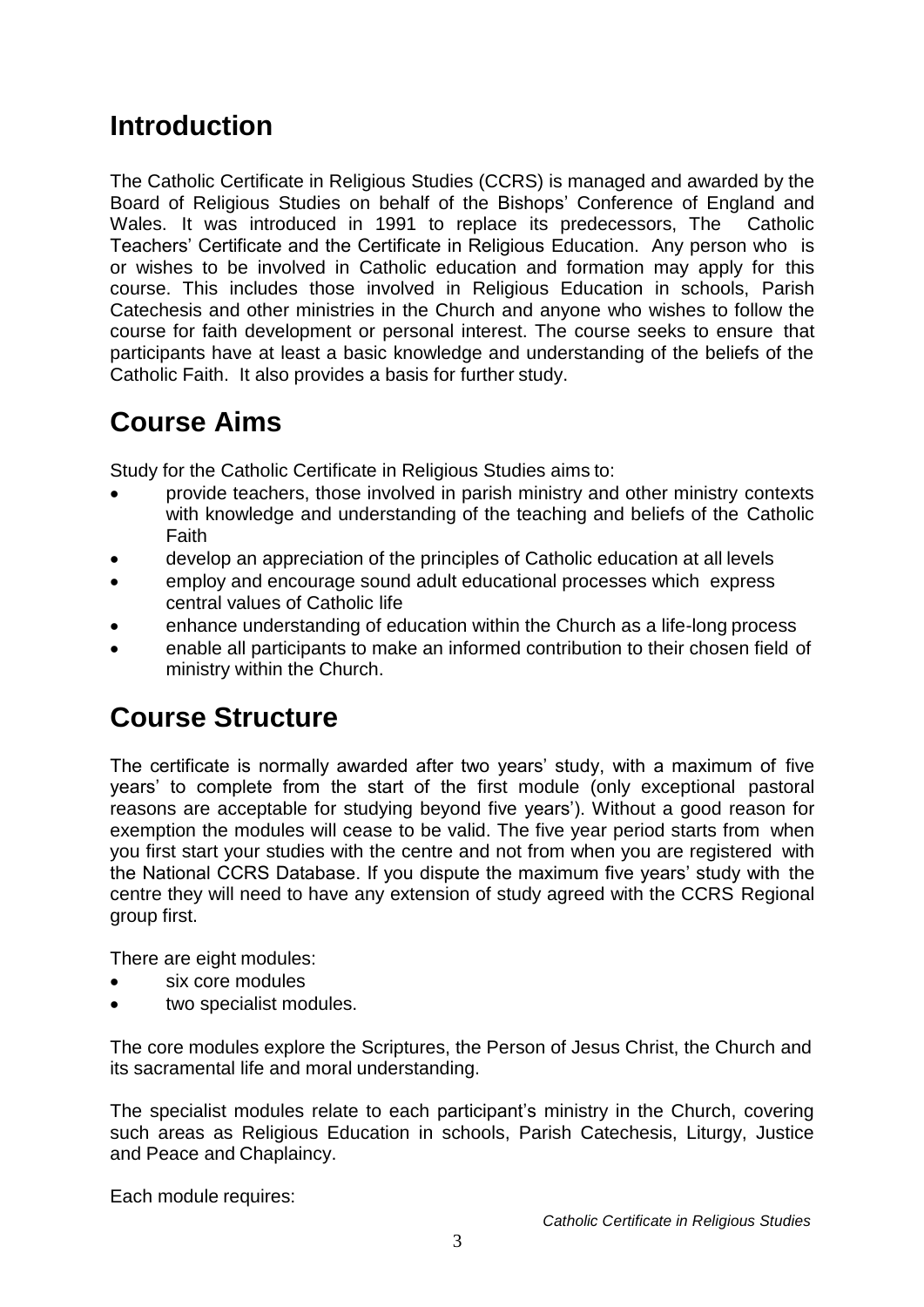- ten hours' contact time
- an assignment of 1500 words or equivalent.

## **Module Structure**

Each of the six core modules of the Certificate is described according to the following pattern:

> Aim Course Content Learning and Teaching Process Learning Outcomes Assessment

They are designed to build together into a basic understanding of Catholic theology. Its application within a school, parish or ministry setting is explored further through the specialist modules.

The Catechism of the Catholic Church begins with the human search for meaning, the Divine Revelation of God who comes to meet us, and the response of faith (ccc 26). This is the process that is adapted in all the modules explored with the participants.

> **Search Revelation** Response

The six core modules are:

The Bible: Old Testament (Hebrew Scriptures) The Bible: New Testament Jesus Christ The Church **Sacraments** Christian Morality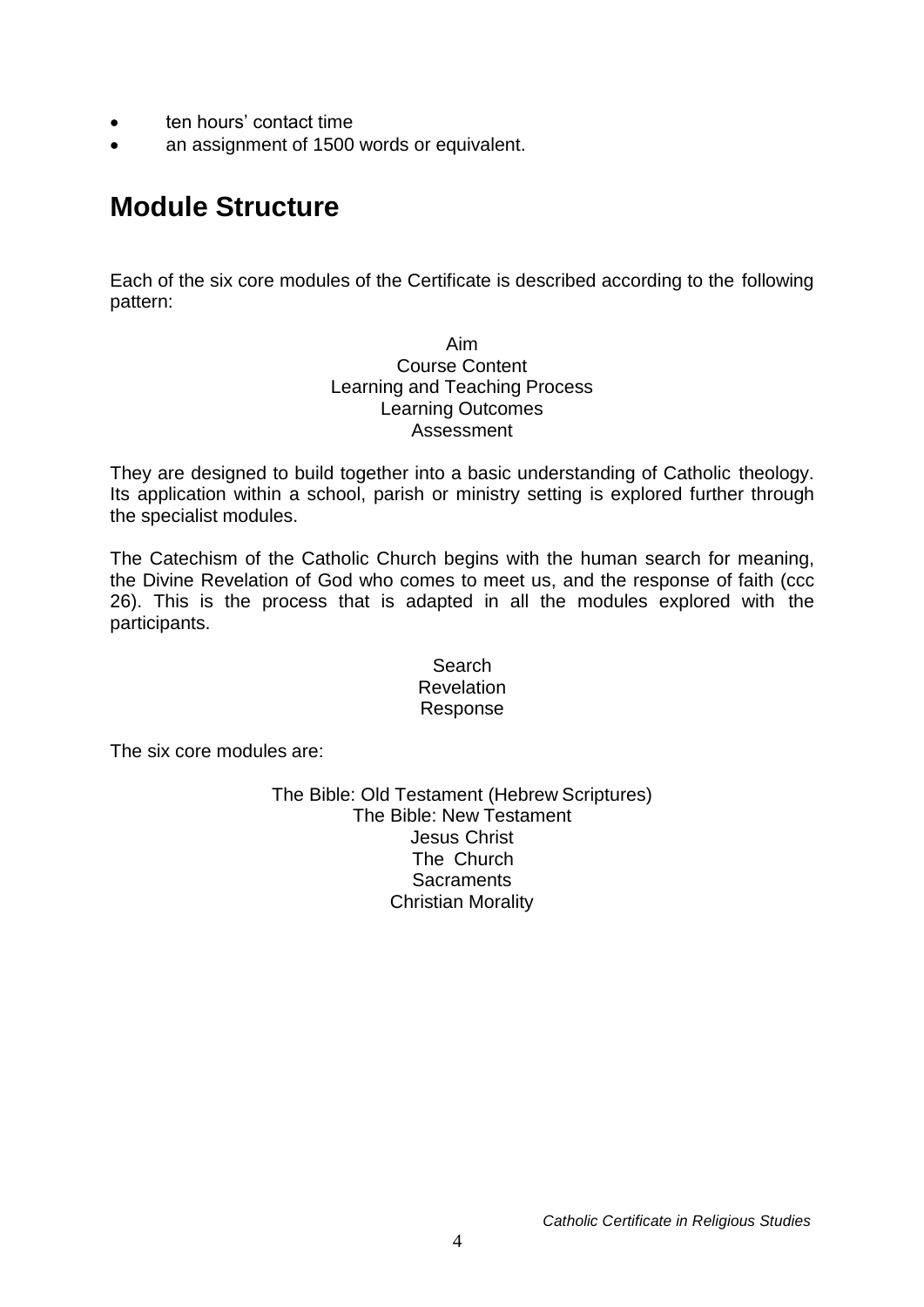## **The Bible: Old Testament (Hebrew Scriptures)**

#### **Aim**

The purpose of this module is to introduce participants to the writings in the Old Testament in order to help them to recognise God's revelation contained there and its continuing relevance in Christian life today.

#### **Course Content**

- How the Church looks at the Old Testament today, particularly in the light of Vatican II and the Catechism of the Catholic Church
- Introduction to the formation of the Hebrew Scriptures in terms of the historical, geographical, cultural, political and religious background
- Study of types of literature contained in Scripture (e.g. myth, epic, history, prophetic writings, liturgy)
- Study of selected texts which focus on the Covenant, the centrality of the Exodus experience and the formative effect of the Exile.

### **Learning and Teaching Process**

This will include:

- reflection on personal experience
- related input to deepen understanding
- the gathering of information through reading and listening
- group discussion.

#### **Learning Outcomes**

Participants should:

- be familiar with the books and types of literature which make up the Old Testament and be able to set them in their context
- be able to make connections between a particular type of literature and the belief the words express
- recognise the diversity of images of God in the Old Testament
- appreciate the significance of the covenant relationship for the people of Israel
- understand the relevance of the Old Testament and its use in the Catholic community today
- be able to communicate what they have learned and reflected upon from an adult stance.

#### **Assessment**

- Attendance for at least ten hours' contact time
- Successful completion of an Assignment based on some aspect of the content of this module and related to one or more of the identified learning outcomes. (This can include a written assignment or presentation or portfolio.)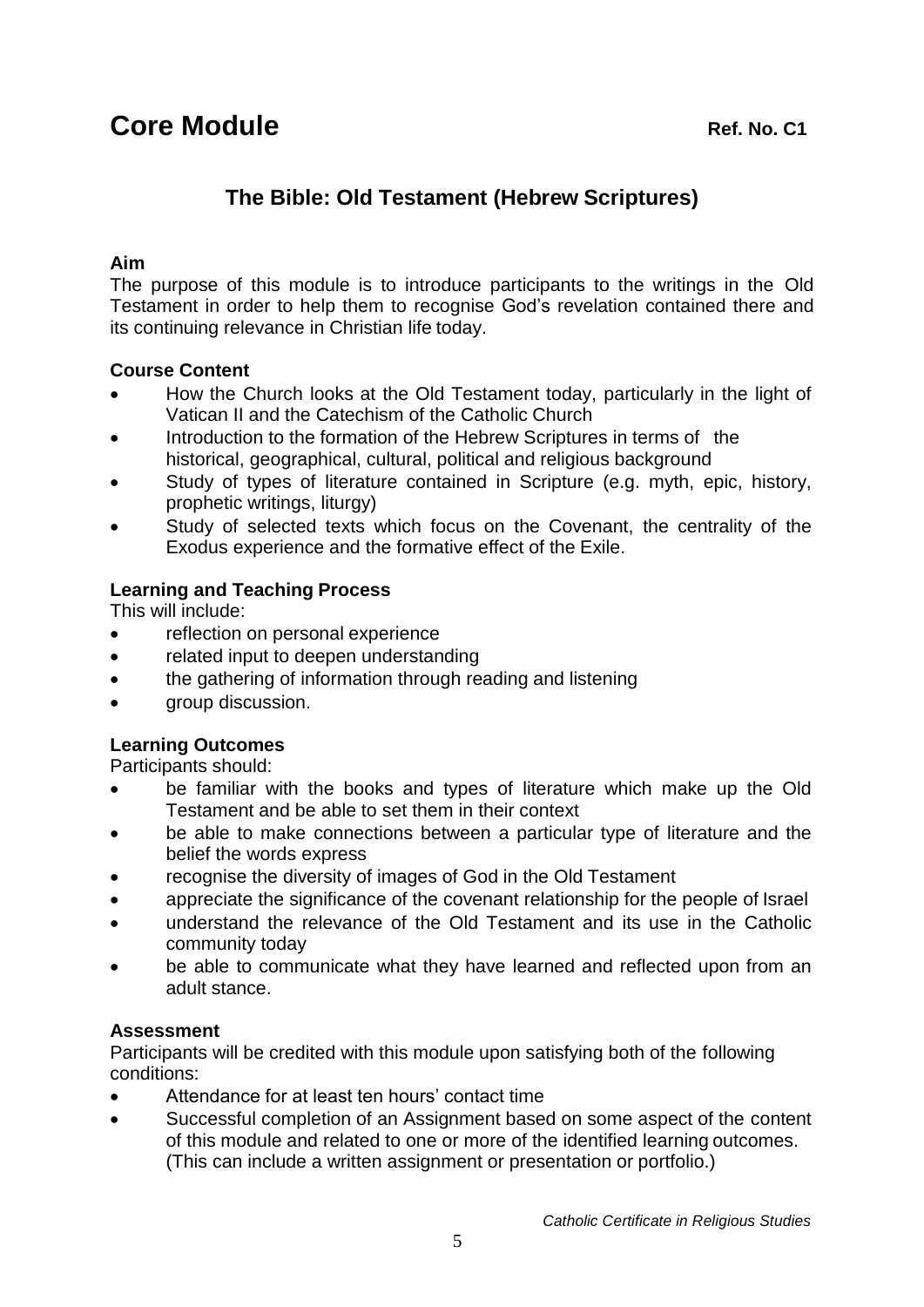## **The Bible: New Testament**

### **Aim**

The purpose of this module is to familiarise participants with the process through which the New Testament writings came into being and to help them interpret the material presented and understand its significance for the life of a Christian today.

## **Course Content**

- Introduction to the historical, geographical, cultural, political and religious background to the New Testament
- The centrality of the Paschal Mystery
- The formation of the New Testament
- Study of the different types of literature contained in the New Testament (e.g. gospel, letter, parable, miracle story)
- The use of the New Testament in the Church today.

## **Learning and Teaching Process**

This will include:

- reflection on personal experience
- related input to deepen understanding
- the gathering of information through reading and listening
- group discussion.

## **Learning Outcomes**

Participants should:

- be familiar with the books and types of literature which make up the New **Testament**
- appreciate the centrality of the Resurrection experience in Christian belief
- recognise the New Testament writings as the basis for subsequent developments in Christian theology and worship
- understand the use of the New Testament in the Catholic community today
- be able to communicate what they have learned and reflected upon from an adult stance.

### **Assessment**

- Attendance for at least ten hours' contact time
- Successful completion of an Assignment based on some aspect of the content of this module and related to one or more of the identified learning outcomes. (This can include a written assignment or presentation or portfolio.)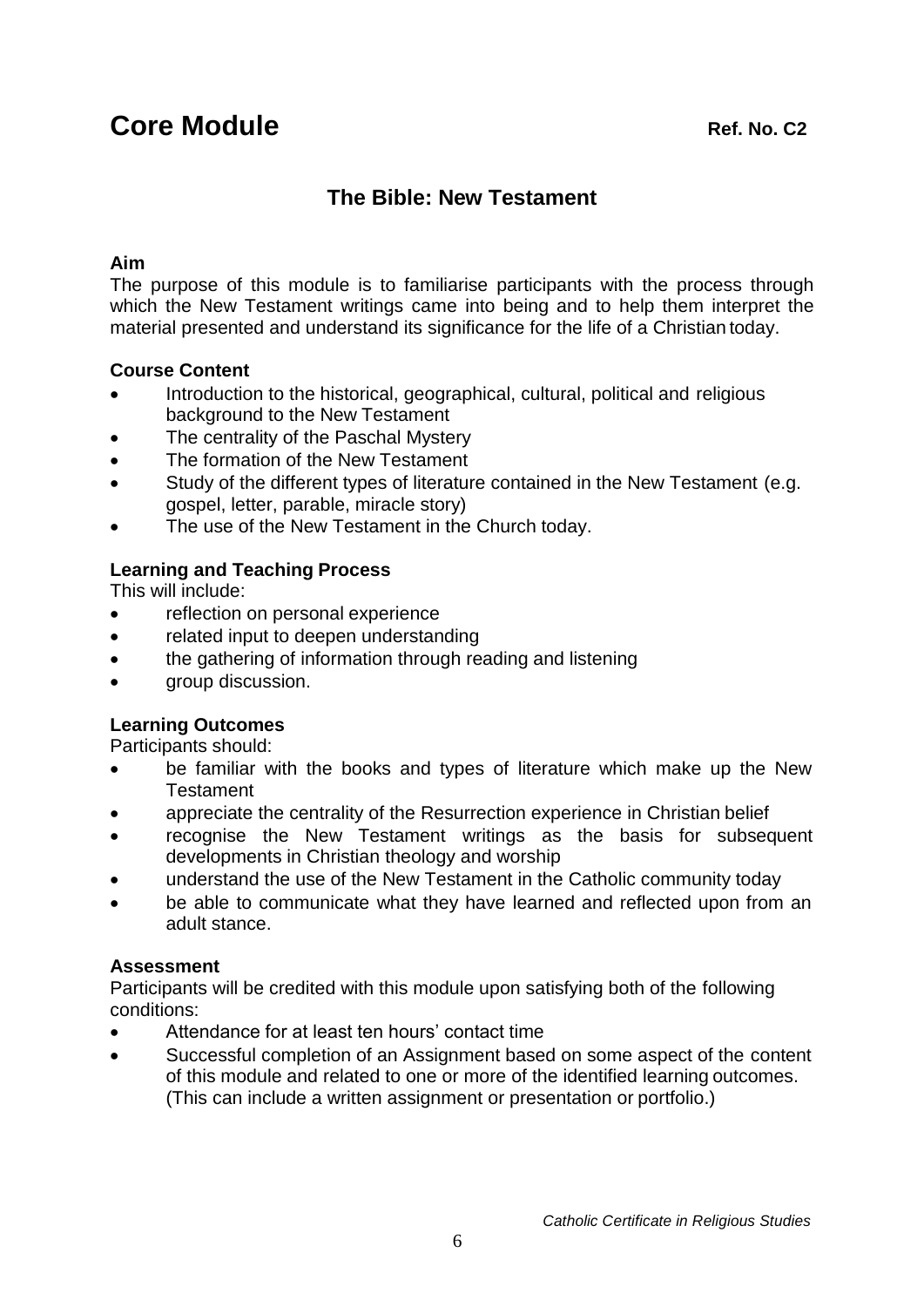## **Core Module Ref. No.C3**

## **Jesus Christ**

### **Aim**

The purpose of this module is to deepen participants' awareness of the significance and centrality of the person and work of Jesus Christ in the daily life of the Christian as well as in the worship of the Church.

### **Course Content**

- The participants' own images of Jesus Christ and how such images are shaped by the arts (music/art/architecture), personal history and worship
- Images of Christ drawn from the Bible
- Credal statements and their relevance today, with particular reference to the Council of Chalcedon and the Nicene Creed, and the historical and social context in which they developed
- Jesus as the second person of the Trinity
- Reflection on the concept of the Kingdom of God as it is expressed in the Bible and understood today.

## **Learning and Teaching Process**

This will include:

- reflection on personal experience
- related input to deepen understanding
- the gathering of information through reading and listening
- **group discussion.**

## **Learning Outcomes**

Participants should:

- recognise the diversity of images of the Person of Jesus
- relate these images to the social and cultural context in which they were and are shaped and expressed
- appreciate the mission of Jesus to proclaim the Kingdom of God
- recognise the centrality of the Person of Jesus, both fully human and divine and as the second person of the Trinity
- be able to communicate what they have learned and reflected upon from an adult stance.

## **Assessment**

- Attendance for at least ten hours' contact time
- Successful completion of an Assignment based on some aspect of the content of this module and related to one or more of the identified learning outcomes. (This can include a written assignment or presentation or portfolio.)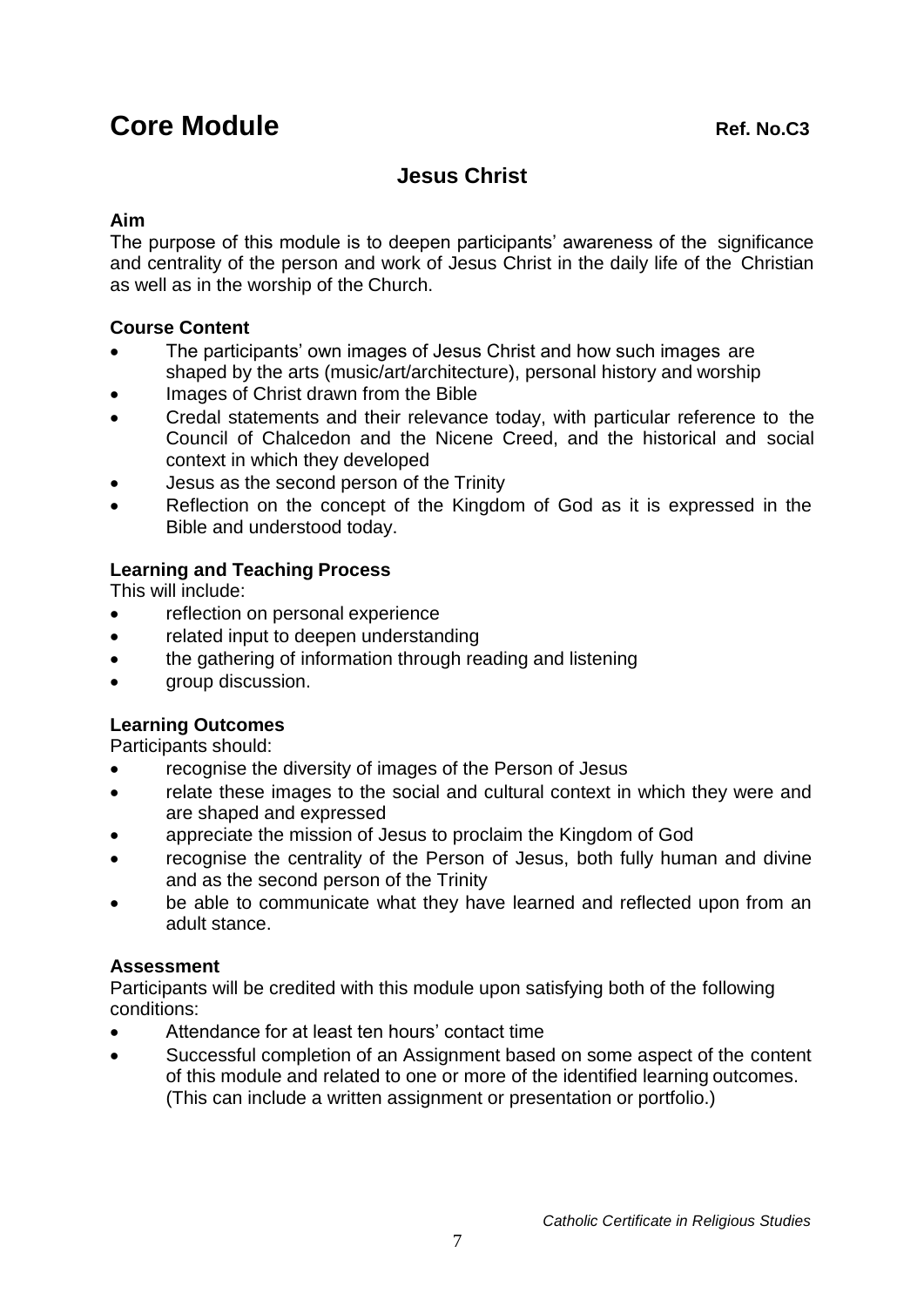## **The Church**

### **Aim**

The purpose of this module is to enable participants to reflect on the nature of the Church and its mission in the world today.

### **Course Content**

- The meaning and significance of the term Church, as used in the earliest days and developed in later practice
- The significance and practical implications of the ecclesiology of Vatican II and the communio model and the role of Mary as the first disciple
- The mission of the Church in the world today
- The relationship between the Catholic Church and other denominations
- The relationship of the Catholic Church to other religions.

## **Learning and Teaching Process**

This will include:

- reflection on personal experience
- related input to deepen understanding
- the gathering of information through reading and listening
- **group discussion.**

## **Learning Outcomes**

Participants should:

- be familiar with the Vatican II teaching on the Church
- be aware of the variety of roles in the Church of today
- recognise the relationship of the Church to the world as one of service
- appreciate the relationship between the Catholic Church and other faiths
- be able to communicate what they have learned and reflected upon from an adult stance.

## **Assessment**

- Attendance for at least ten hours' contact time
- Successful completion of an Assignment based on some aspect of the content of this module and related to one or more of the identified learning outcomes. (This can include a written assignment or presentation or portfolio.)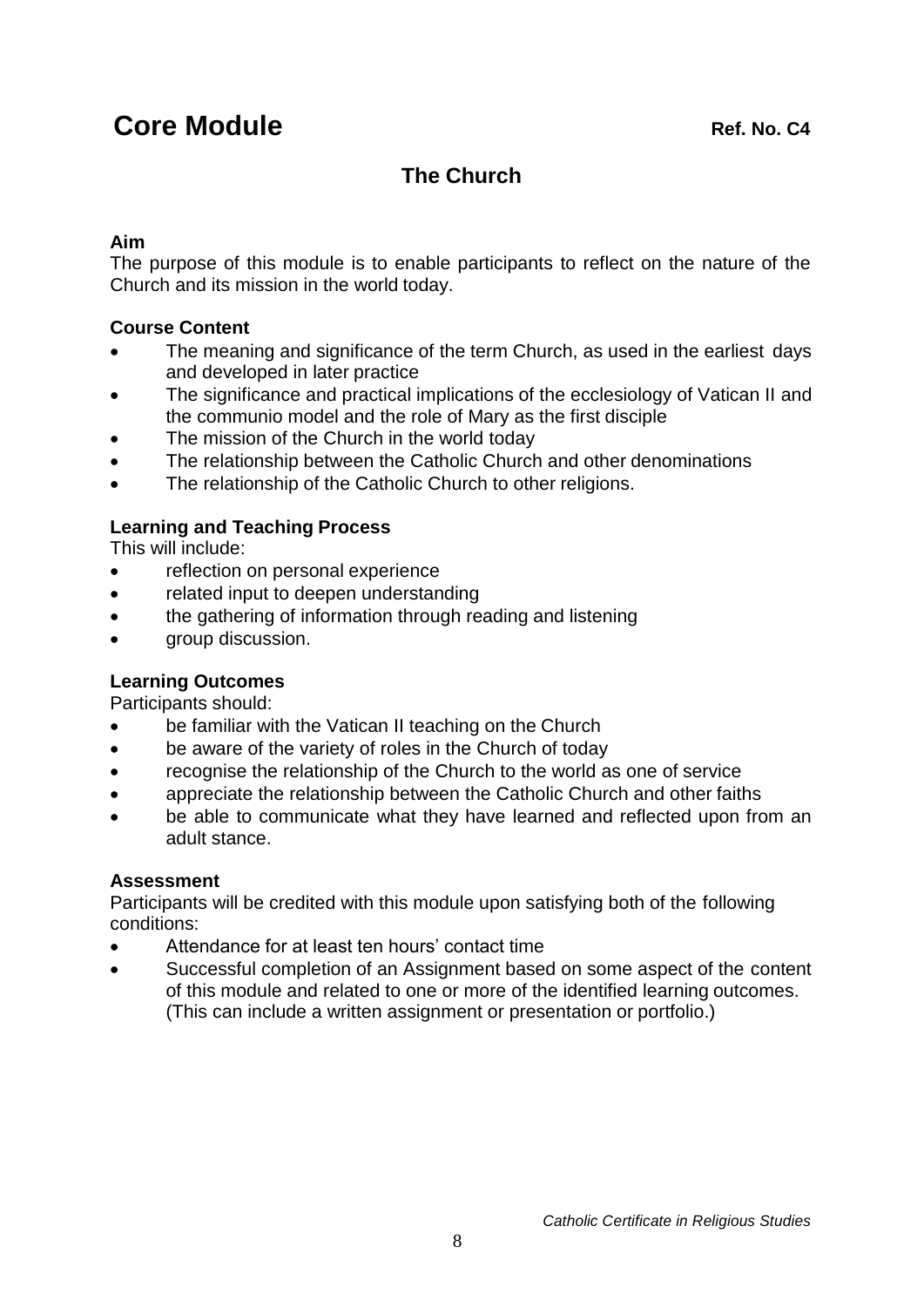## **Core Module Ref. No. C5**

## **Sacraments**

### **Aim**

The purpose of this module is to develop participants' understanding and appreciation of Sacrament in the life of Catholics as a sign of Christ's continuing presence with the Church.

### **Course Content**

- Study of the use of signs and symbols in daily life
- The Church as the sacrament of Christ's presence
- An overview of the seven sacraments; the Sacraments of Christian Initiation, Healing and Service of Communion and the Mission of the Faithful
- Sacraments in the universal call to holiness and vocation.

## **Learning and Teaching Process**

This will include:

- reflection on personal experience
- related input to deepen understanding
- the gathering of information through reading and listening
- **group discussion.**

## **Learning Outcomes**

Participants should:

- recognise the symbolic use of word and action in daily life
- appreciate the sacraments as celebrations of the covenant relationship between Christ and the Church.
- understand the relevance and purpose of the seven sacraments in the universal call to holiness and to vocation.
- appreciate Baptism, Confirmation and Eucharist as sacraments of Christian initiation.
- be able to communicate what they have learned and reflected upon from an adult stance.

### **Assessment**

- Attendance for at least ten hours' contact time
- Successful completion of an Assignment based on some aspect of the content of this module and related to one or more of the identified learning outcomes. (This can include a written assignment, or presentation or portfolio.)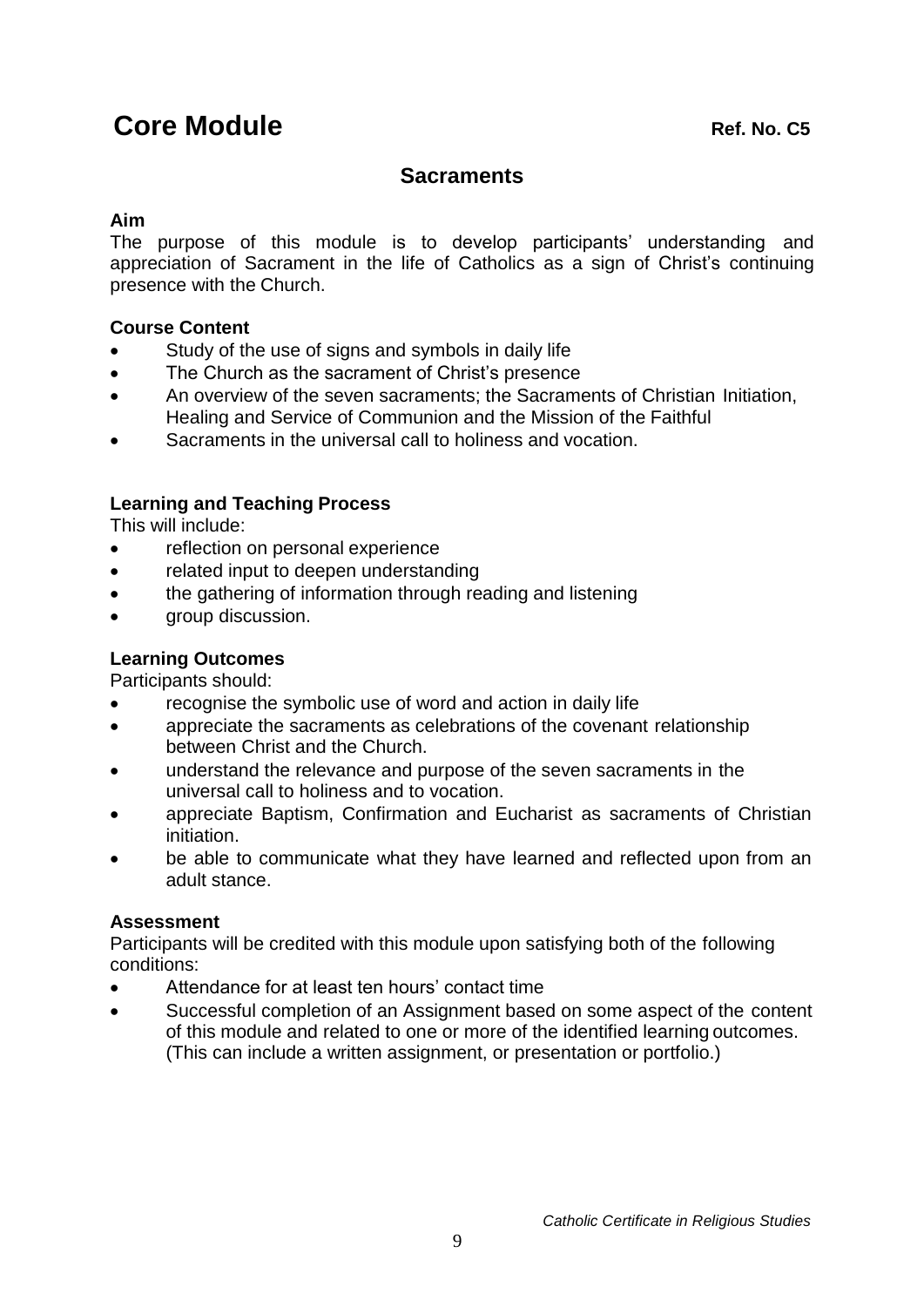## **Core Module Ref. No. C6**

## **Christian Morality**

#### **Aim**

The purpose of this module is to help participants develop the skills of moral decision-making, to examine Christian teaching in its relation to the universal search for what constitutes "human good", and to explore the application of Christian understanding to some contemporary moral issues.

#### **Course Content**

- Moral decision-making as a universal human activity
- Basic principles of Christian morality
- The role of the Catholic Church as moral teacher and guide
- Formation of Christian conscience
- Contemporary moral issues: e.g. environmental, medical, sexual, social
- Catholic social teaching.

### **Learning and Teaching Process**

This will include:

- reflection on personal experience
- related input to deepen understanding
- the gathering of information through reading and listening
- aroup discussion.
- $\bullet$

### **Learning Outcomes**

Participants should:

- have a knowledge of the foundations of Christian morality and an understanding of the role of the Church as moral teacher
- recognise the importance of individual conscience and understand what is involved in the formation of Christian conscience
- be able to appreciate and respect different, yet conscientiously held, positions in regard to moral questions
- be able to communicate what they have learned and reflected upon from an adult stance.

### **Assessment**

- Attendance for at least ten hours' contact time
- Successful completion of an Assignment based on some aspect of the content of this module and related to one or more of the identified learning outcomes. (This can include a written assignment or presentation or portfolio.)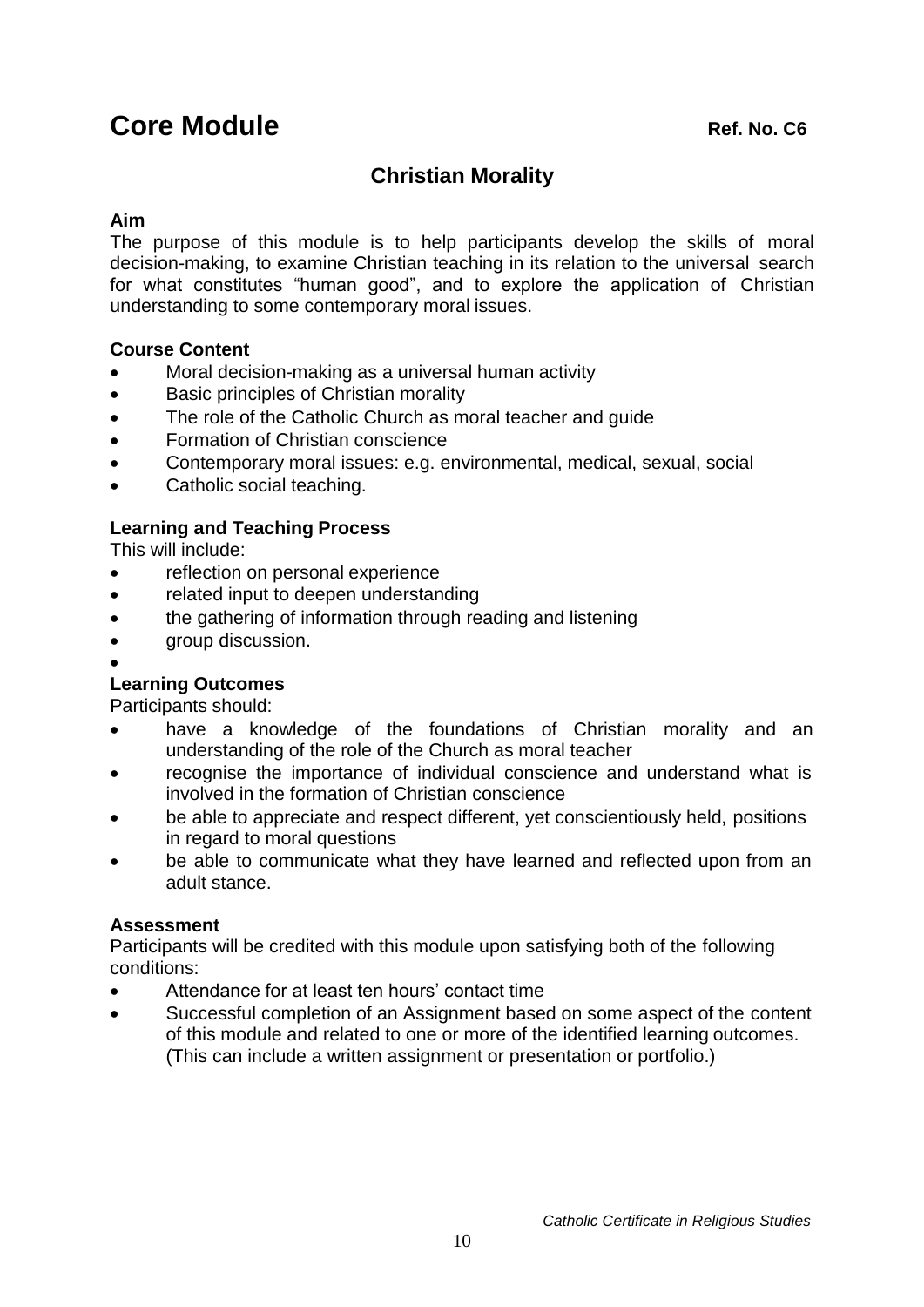## **Specialist Modules**

This is a list of the titles of Specialist Modules available at the time of going to print. The number and content of Specialist Modules may be revised by a Centre from time to time. For further information about particular Modules and current availability, please contact the Centre concerned. Whichever Specialist Modules are followed, they will be recorded on the Registrar's database as S1 and S2.

#### **ARUNDEL & BRIGHTON - UNIVERSITIES OF BRIGHTON & SUSSEX CATHOLIC CHAPLAINCY**

Teaching and Learning in Religious Education in Parishes Liturgy and Worship

#### **BIRMINGHAM – MARYVALE INSTITUTE**

Religious Education Liturgy, Worship and Prayer

#### **BRENTWOOD**

Religious Education: Philosophy and Principles Liturgy

#### **CARDIFF**

Catholic Education in Primary Schools Religious Education in Primary Schools Catholic Education in Secondary Schools Religious Education in Secondary Schools

#### **CATHOLIC DEAF ASSOCIATION**

Catechetical Ministry Pastoral Ministry

### **CCRS ONLINE**

Curriculum RE in a Catholic School **Chaplaincy** World Religions

#### **CLIFTON**

Liturgy in Schools Faith and Science

### **EAST ANGLIA - MARGARET BEAUFORT INSTITUTE OF THEOLOGY**

**Catechetics** Recent Developments in Catholic Theology Developing Spirituality

#### **HALLAM**

**Liturgy** Catholic Social Teaching Professional Development Modules R.E. Youth Ministry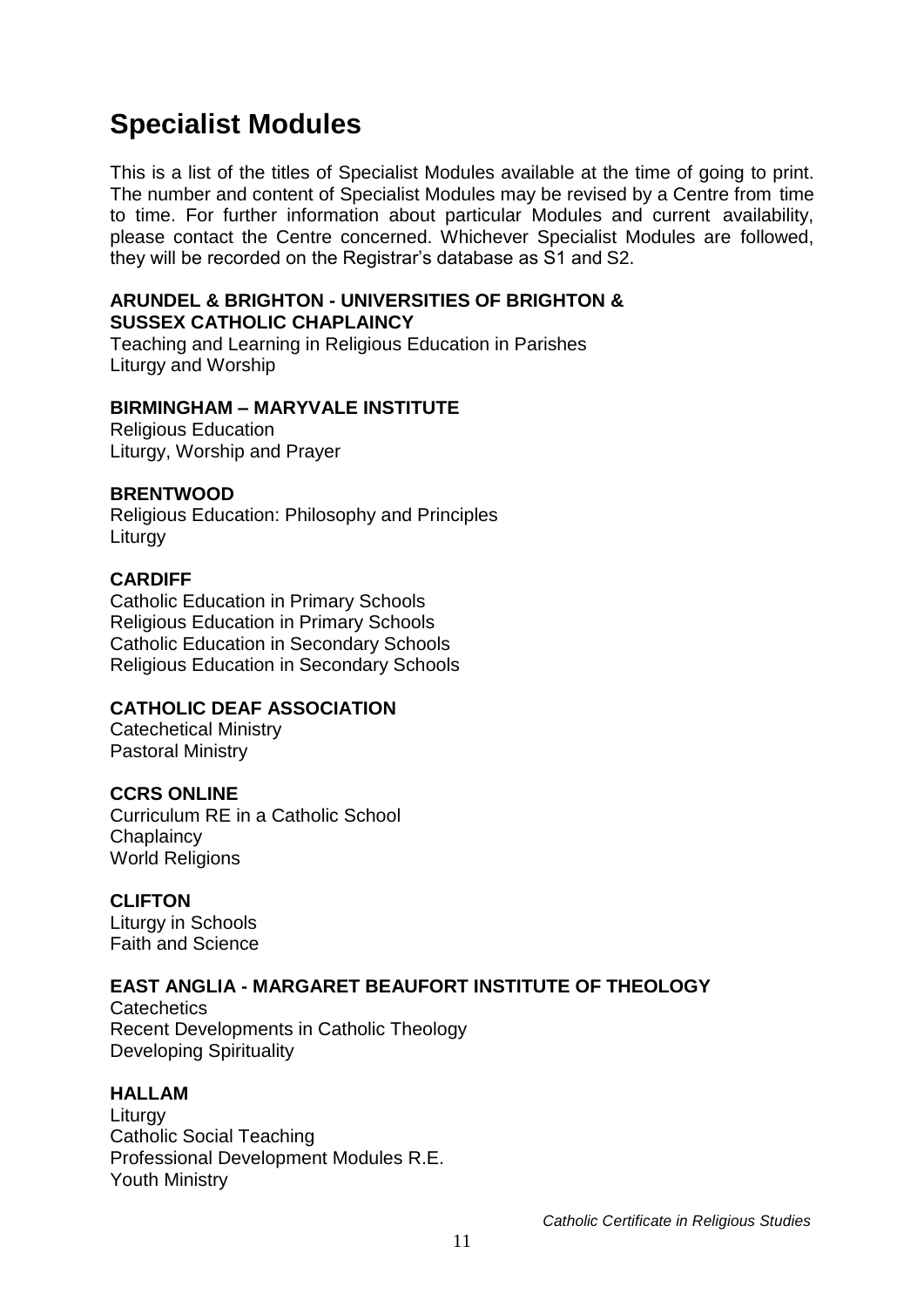## **HEXHAM AND NEWCASTLE**

Catholic Education Youth Ministry 1 Religious Experience and Faith Parish Catechesis Spirituality and Prayer School Chaplaincy

### **LANCASTER**

Introduction to the Catechism of the Catholic Church Christian Identity in Contemporary Society

## **LEEDS**

Catechesis: General Principles and Practice Catholic Schools & Religious Education Liturgy Philosophy Catholic Social Teaching Interreligious Relations Youth Ministry Family Life Ministry Rite of Christian Initiation of Adults (RCIA Network)

## **LEEDS TRINITY UNIVERSITY**

Catholic Education 1: Ethos and Mission Catholic Education 2: Learning and Teaching

## **LIFE LIGHT – DISTANCE LEARNING**

Introduction to Religious Education Religious Education in the Primary School Religious Education in the Secondary School Religious Education in the Parish Religious Education in the Irish Primary School

### **LIVERPOOL**

The Distinctive Nature of a Catholic School Current Developments in Religious Education An Introduction to Parish Catechesis Parish Catechesis: Further Perspectives and Challenges An Introduction to Liturgy The Celebration of God's Word in Worship

### **LIVERPOOL HOPE UNIVERSITY**

Curriculum Religious Education in a Catholic School World Religions

### **MENEVIA**

Religious Education in Primary Schools 1 Religious Education in Primary Schools 2 Religious Education in Secondary Schools 1 Religious Education in Secondary Schools 2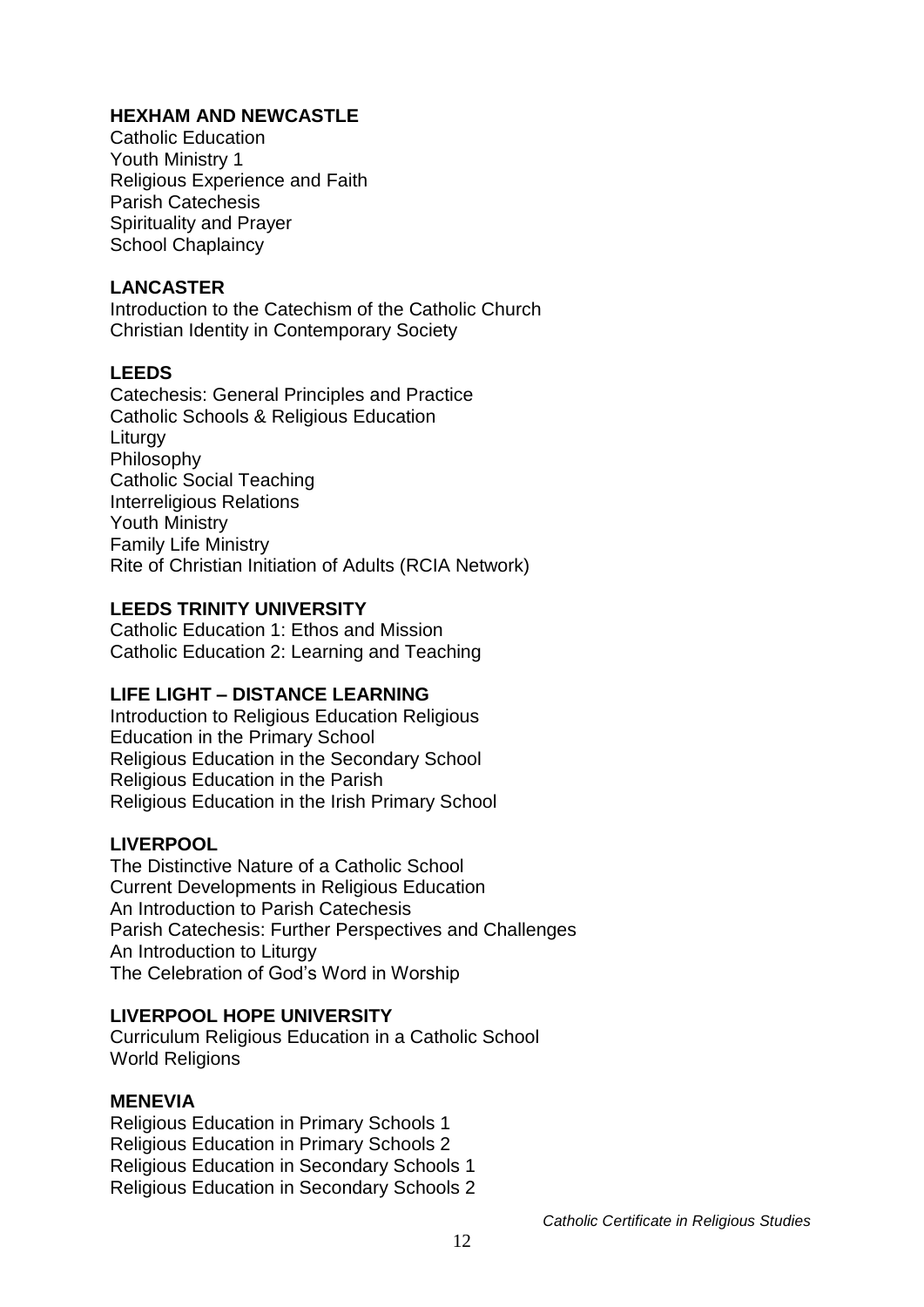#### Prayer and Liturgy

#### **MIDDLESBROUGH**

Current Developments in Religious Education for Teachers An Introduction to Pastoral Ministry An Introduction to Parish Catechesis World Religions in a Catholic School

#### **NEWMAN UNIVERSITY, BIRMINGHAM**

Religious Education 1 Religious Education 2

#### **NORTHAMPTON**

Today's Parish Religious Education in Parish and School The Social Teaching of the Catholic Church Faith and Culture – Evangelisation in the Modern World

#### **NOTTINGHAM**

Catholic Schools and Religious Education Liturgy Youth Ministry **Bereavement** Ecumenism Justice and Peace **Catechesis** 

#### **PLYMOUTH**

Specialist modules at this centre are integrated into four core modules, Transformation, Discipleship, Ministry, and Mission. This received approval from the Board of Studies in 2014. Please apply to the centre for further information.

#### **PORTSMOUTH - PRIMARY CATHOLIC PARTNERSHIP**

Introduction to Religious Education Religious Education in the Primary School

### **ROEHAMPTON UNIVERSITY/ DIGBY STUART COLLEGE**

Teaching and Learning: Primary & Secondary Professional Studies Catholic Social Teaching Leadership & Management in Catholic Schools

#### **SALFORD**

The Catholic School: A Framework for Review, Evaluation and Celebration **Spirituality** Liturgy and Worship Presenting the Faith Catholic Social Teaching

#### **SHREWSBURY**

Religious Education 1: The Church and Education: Vision and Mission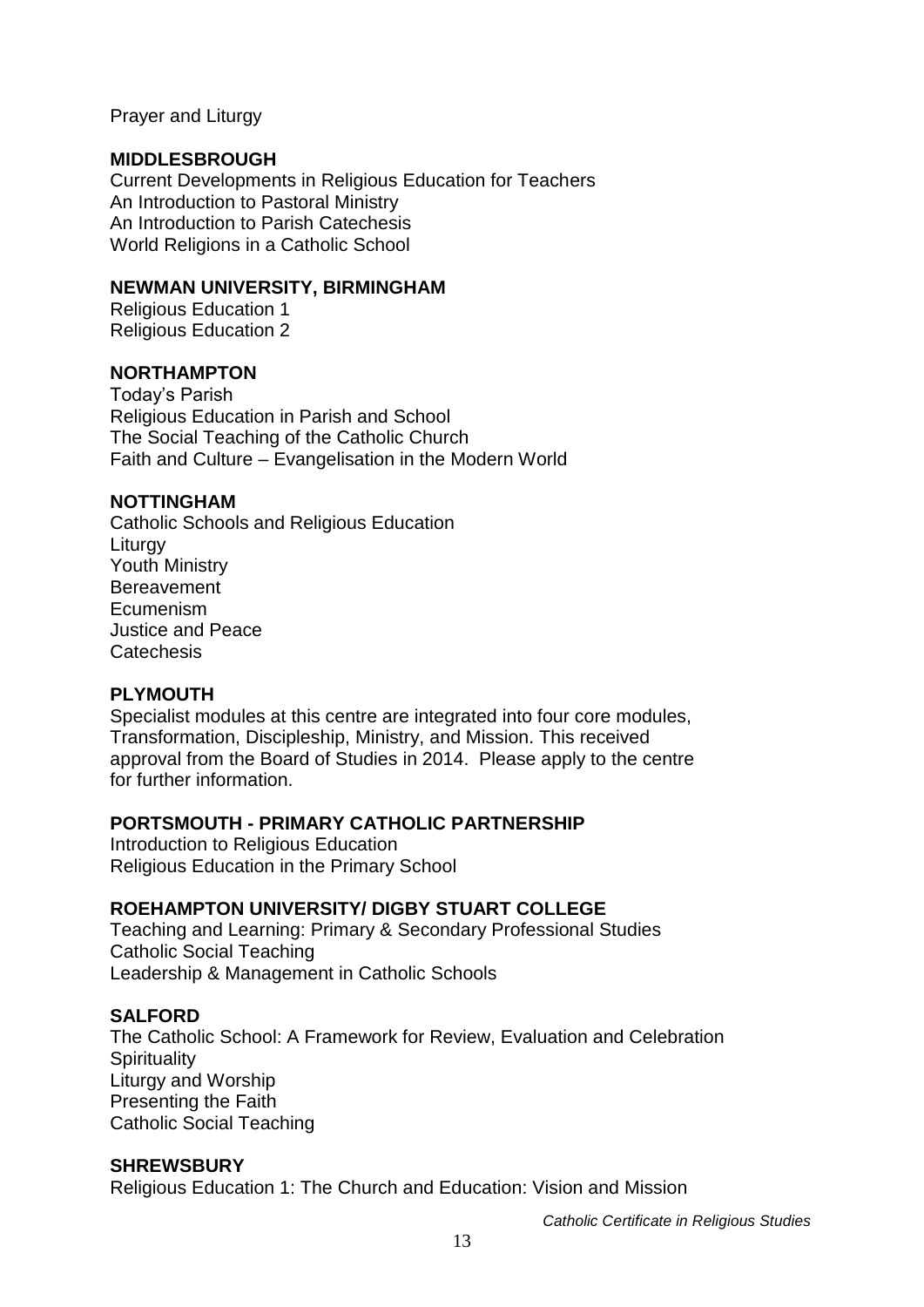Religious Education 2: Religious Education and the Classroom Introduction to Catechetics Introduction to Liturgy

#### **SOUTHWARK**

Teaching of Religious Education in Catholic Schools 1 Teaching of Religious Education in Catholic Schools 2 Catechesis: Liturgy Catechesis: RCIA Spirituality and Prayer Spirituality and Psychology Ministry and Chaplaincy Ministry in the Parish

#### **ST. MARY'S UNIVERSITY**

Religious Education for Primary School Teachers – RE 1 Religious Education for Primary School Teachers – RE 2 Religious Education for Secondary School Teachers – PS 1 Religious Education for Secondary School Teachers – PS 2

#### **WESTMINSTER**

Introduction to Parish Catechesis 1 Introduction to Parish Catechesis 2 **Liturgy** Canon Law Prayer & Spirituality New to Teaching RE Professional Studies 1 Professional Studies 2

#### **WONERSH – ST JOHN'S SEMINARY**

Liturgy and Worship Introduction to Parish Catechesis

#### **YORK ST JOHN'S UNIVERSITY**

Catholic Distinctiveness: Catholic Schools and World Religions 1 Catholic Distinctiveness: Catholic Schools and World Religions 2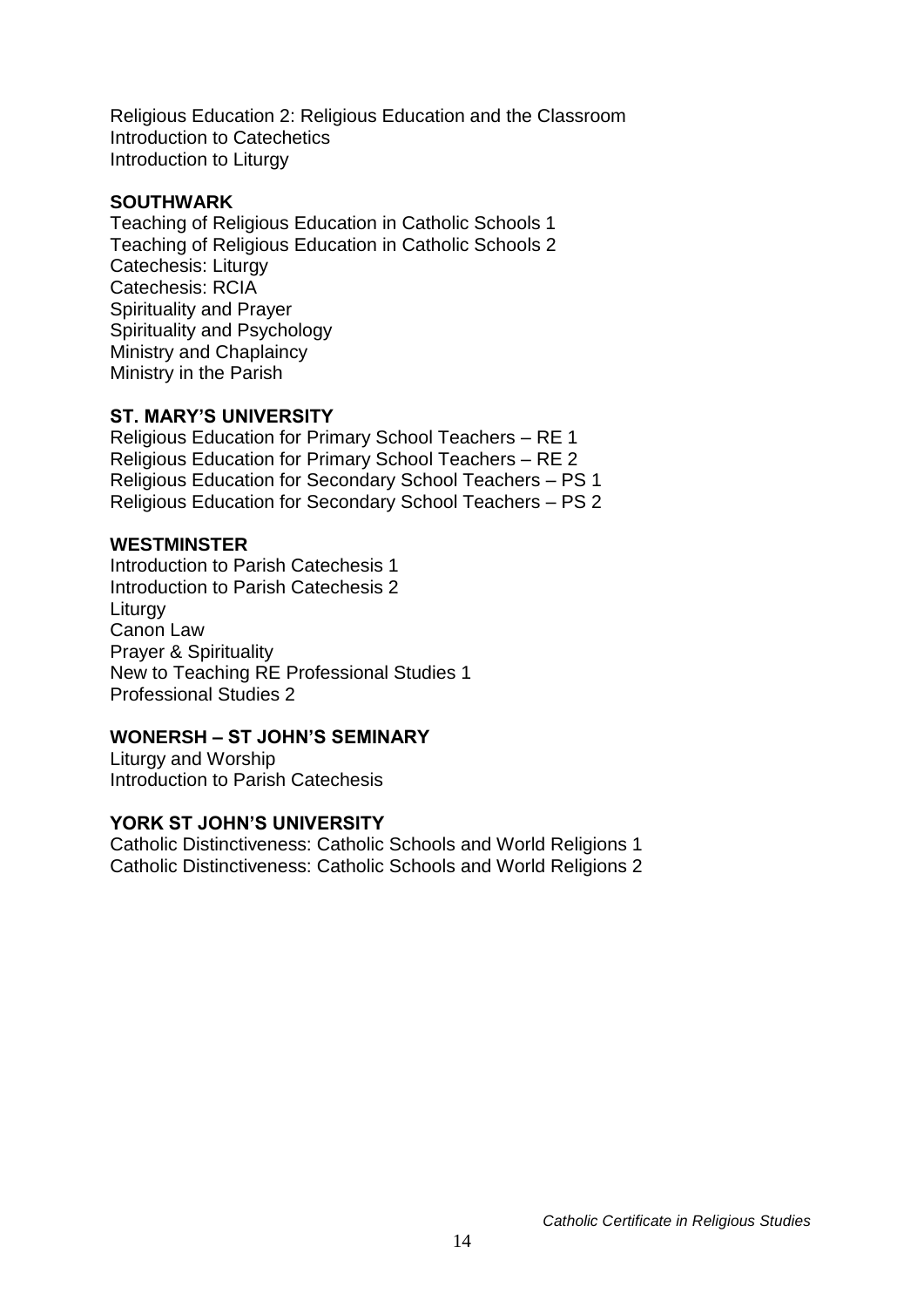## **Assignments**

### **Requirement**

- An assignment of 1500 words or equivalent is required for each module.
- The assignment must normally be completed and returned to the tutor within six weeks of the final session of the module.

#### **Guidelines for Writing Assignments for the Core Modules**

#### Presentation

- If the assignment has not been typed, handwriting should be clear and legible.
- The number of words must be noted at the end of the assignment (e.g. 1500).
- A bibliography must be included.

#### **Organisation**

- The title and module number should be written at the beginning of the assignment.
- The assignment should be logically structured and the introduction and conclusion should be clear and relevant.
- Each paragraph should relate to the title or question.

#### Language

- The language in which the assignment is written must reflect the appropriate literary genre for the subject being addressed.
- Participants are encouraged to use inclusive language.
- They should seek to avoid such phrases as 'we should', 'we must', 'we ought', when discussing religious or moral practice.

#### Assessment

The assignment should demonstrate:

- adequate reading
- fulfilment of the learning outcomes as listed in the appropriate module descriptor
- ability to assimilate, reflect on and criticise the material studied
- skills necessary to communicate the substance of the study from an adult Christian stance
- adherence to the guidelines given above.

#### Marking

- Markers should provide the participants with detailed feedback relating to the quality of the work submitted.
- Where dioceses of colleges run the CCRS in parallel with other courses (e.g. Diploma or B.A.) the CCRS must retain its own distinct, identifiable criteria for assessment so that there is never any question of a student's failure in a host course making consequent failure in the CCRS unavoidable. *(Assignment Assessment Sheet in Appendices)*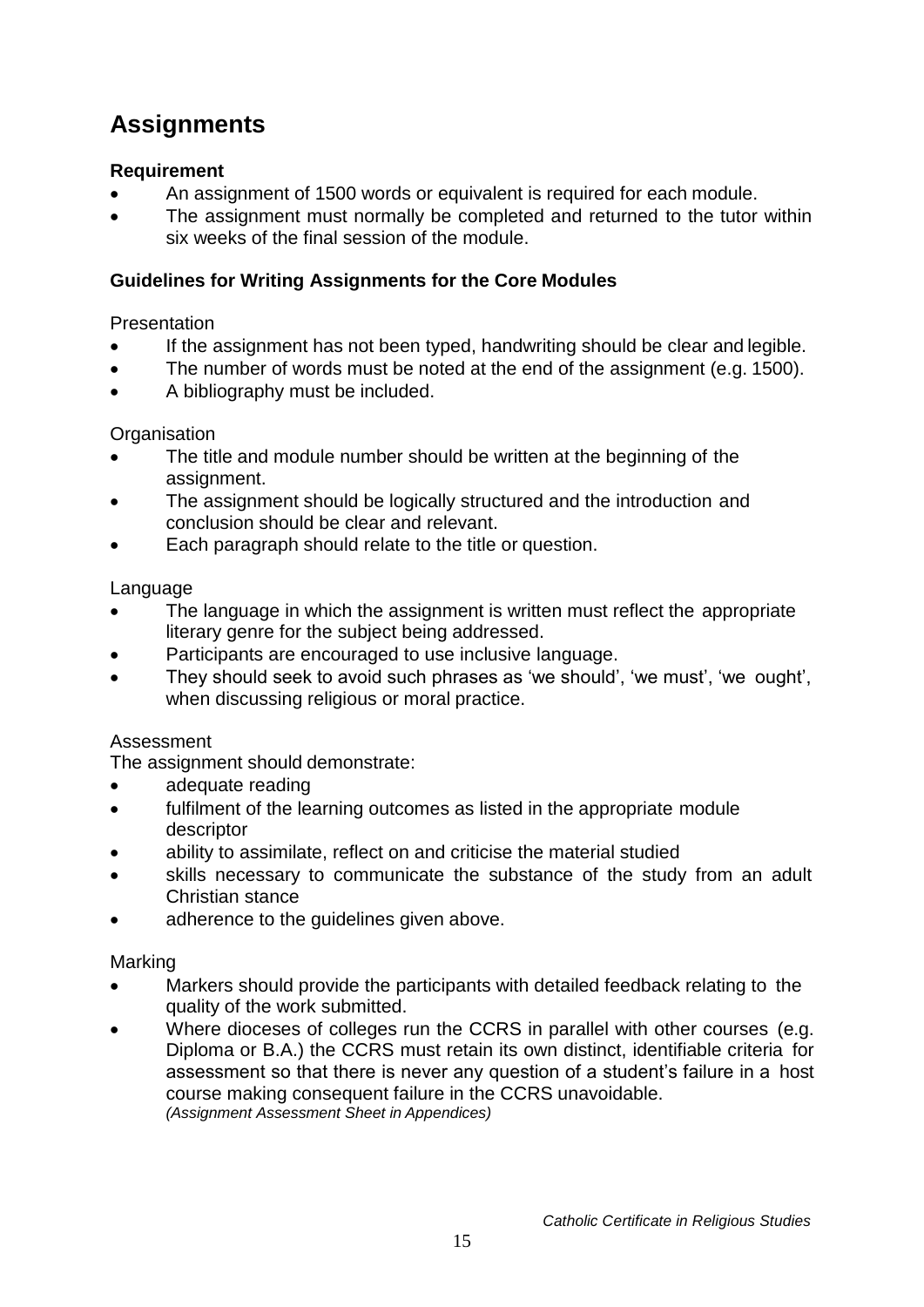## **Regional Meetings**

Every Centre is part of a regionally based meeting process. Details of the process can be obtained from the Secretary to the Board of Religious Studies.

## **Approval of Prior Learning (APL)**

Participants who have previously completed a degree in Theology or Religious Studies may be eligible for exemption from some of the core modules. Centres may recommend to the Board of Religious Studies through the Administrator what modules will be equivalent to a participant's prior learning. The Board will seek the advice of the Centre Director in these matters, but the final decision to approve prior learning rests with the Board. This process relates to prior learning up to a maximum of three core modules (not Specialist Modules). It does not apply to 'concurrent' or 'prospective' learning.

## **Registration**

- There is a national database of all participants who are registered through their accredited Centre.
- Each registered participant is assigned a national registration number.
- There is a national registration fee (£20).
- Participants should be registered within one year of beginning the course.
- The database complies with the requirements of the Data Protection Act and is managed through the Catholic Education Service.

## **Transfer to another Centre**

Any participants who move to another accredited Centre to continue or complete the course must provide the new Centre with their registration number as well as written evidence from the previous Centre of modules already successfully completed.

## **Certification**

When a module has been successfully completed the Centre may issue a certificate for that module. On successful completion of the whole course the Centre will submit names to the Registrar who will then issue the Catholic Certificate in Religious Studies. These certificates will be signed by the Chair and Secretary of the Board of Religious Studies and countersigned at local level by the bishop or the appropriate representative.

Centres allowing participants to follow the course on an 'audit only' basis (i.e. without requiring written assignments) may issue participants with a statement of attendance designed locally.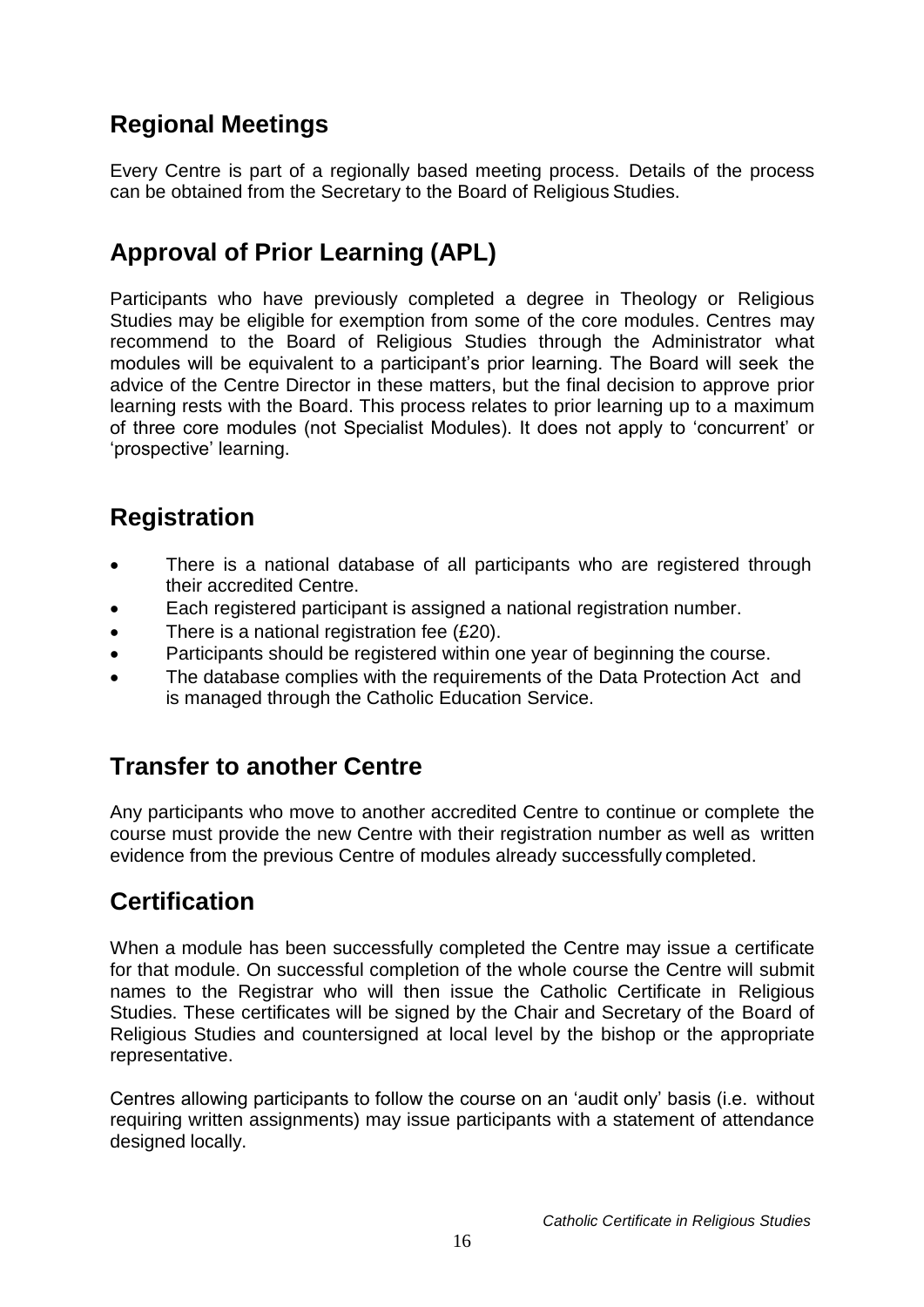## **Accreditation of Centres**

Catholic Colleges of Higher Education and Diocesan Religious Education Centres are accredited Centres.

If any other institution wishes to deliver the CCRS, it must first seek the approval of the local bishop through his Diocesan Religious Education Director, before seeking accreditation from the Board of Religious Studies. When such an institution seeks accreditation, application is made to the Board of Religious Studies through the Secretary.

The following will be required:

- the written permission and approval of the Diocese in which the proposed Centre is situated
- the proposed Centre's agreement to join the local region for moderation
- written details of the proposed modules
- written details of those who are delivering the modules, including details of relevant qualifications and experience.

## **Distance Learning**

It is recognised that some participants may not be able to attend modules offered in accredited Centres. Details of how to follow the CCRS through distance learning can be obtained from:

#### **CCRS ONLINE**

Hope Park Liverpool L16 9JD Tel: 0151 291 3363 E-mail: [ccrsonline@hope.ac.uk](mailto:ccrsonline@hope.ac.uk)

#### **LIFE-LIGHT HOME STUDY COURSES**

28 Laurel Drive **Stockton** Southam CV47 8FB Tel: 01926 810 798 E-mail: [lifelight@btinternet.com](mailto:lifelight@btinternet.com)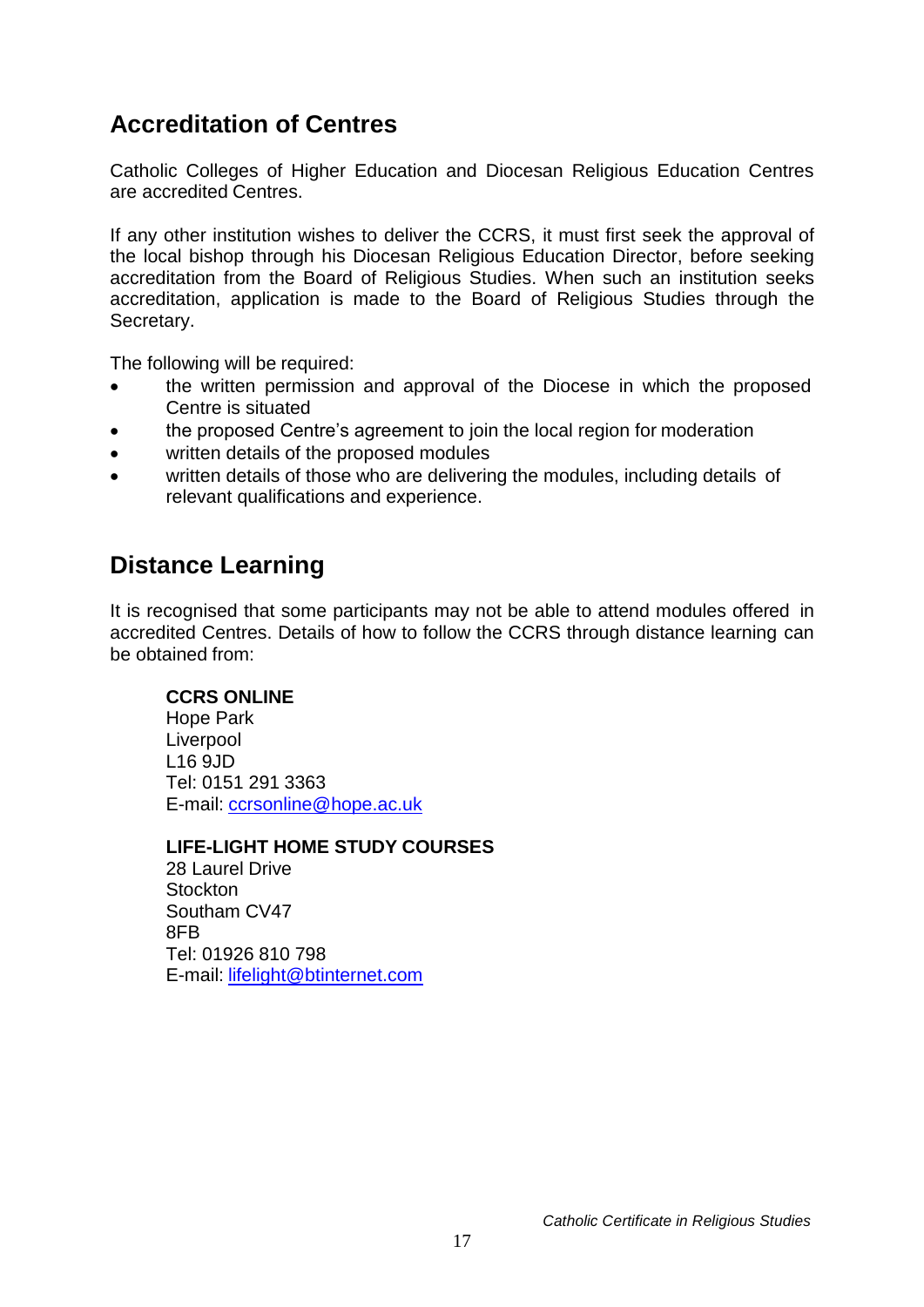## **CCRS Centres**

Please begin all addresses with 'CCRS Coordinator'.

| <b>ARUNDEL &amp; BRIGHTON</b>              | Universities of Brighton &<br><b>Sussex Catholic Chaplaincy</b><br><b>Howard House</b><br>2 Station Approach<br>Falmer<br><b>BN1 9SD</b><br>k.williamson@brighton.ac.uk | 07810 596 575 |
|--------------------------------------------|-------------------------------------------------------------------------------------------------------------------------------------------------------------------------|---------------|
| <b>BIRMINGHAM</b>                          | Maryvale Institute<br>Maryvale House<br>Old Oscott Hill<br>Kingstanding<br>Birmingham<br><b>B44 9AG</b><br>fedirector@maryvale.ac.uk                                    | 0121 360 8118 |
| <b>BRENTWOOD</b>                           | <b>BRES</b><br><b>Cathedral House</b><br><b>Ingrave Road</b><br><b>Brentwood</b><br><b>Essex</b><br><b>CM15 8AT</b><br>bres@dioceseofbrentwood.org                      | 01277 265 285 |
| <b>CARDIFF</b>                             | <b>Pastoral Resources Centre</b><br>910 Newport Road<br>Rumney<br>Cardiff<br>CF3 4LL<br>ccrs@rcadc.org                                                                  | 02920 365 965 |
| <b>CATHOLIC DEAF</b><br><b>ASSOCIATION</b> | <b>Catholic Deaf Association</b><br><b>Hollywood House</b><br><b>Sudell Street</b><br>Collyhurst<br>Manchester<br><b>M4 4JF</b><br>peterjpmcdonough@gmail.com           | 0161 834 8828 |
| <b>CCRS ONLINE</b>                         | <b>Liverpool Hope University</b><br>Hope Park<br>Liverpool<br>L16 9JD<br>ccrsonline@hope.ac.uk                                                                          | 0151 291 3363 |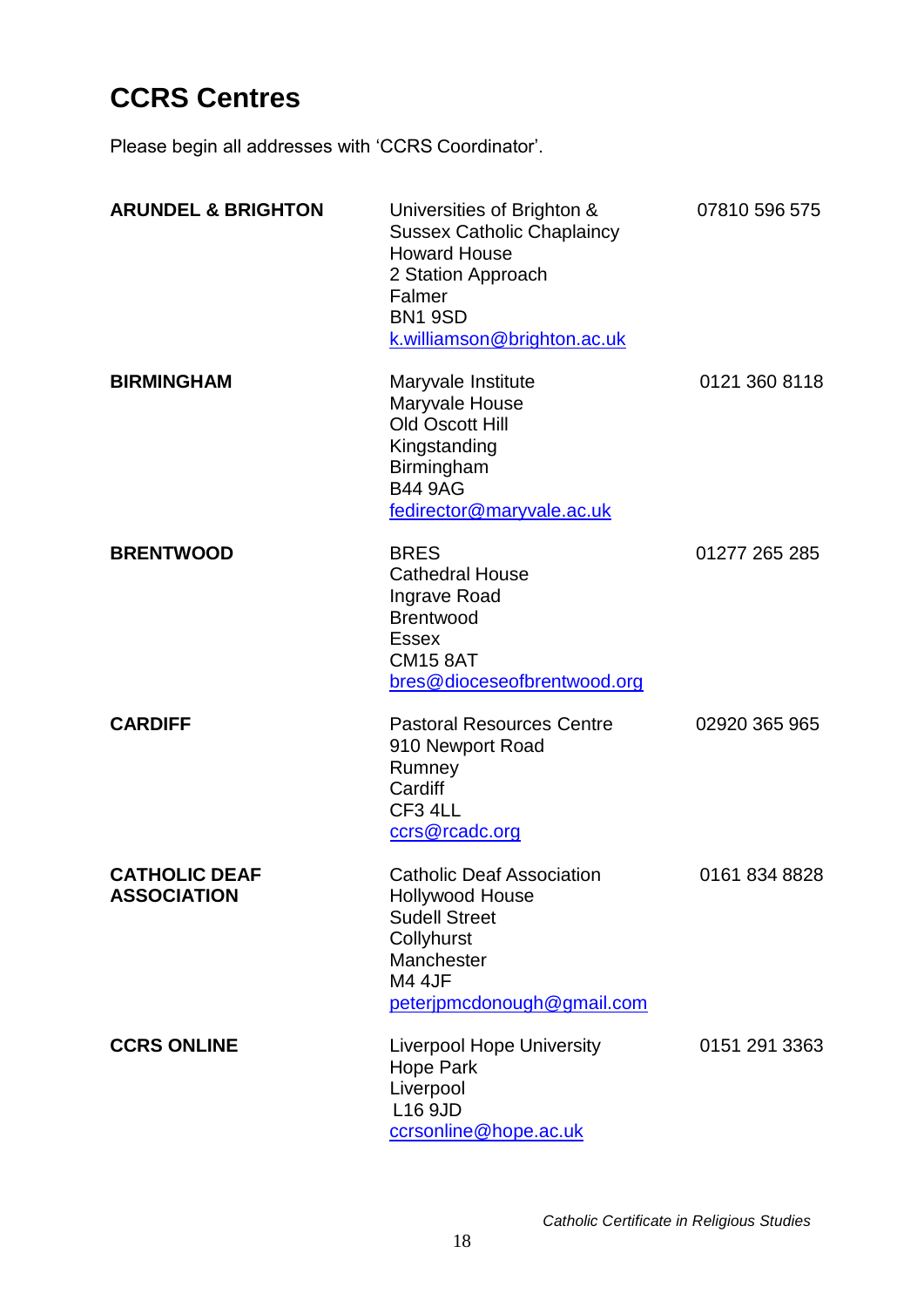| <b>CLIFTON</b>                                 | <b>Clifton Diocese</b><br><b>Alexander House</b><br>160 Pennywell Road<br><b>Bristol</b><br><b>BS5 0TX</b><br>Ann.Fowler@cliftondiocese.com<br>jenny.fitzgerald@cliftondiocese.com | 01179 025 599         |
|------------------------------------------------|------------------------------------------------------------------------------------------------------------------------------------------------------------------------------------|-----------------------|
| <b>EAST ANGLIA</b>                             | Margaret Beaufort Institute of Theology<br>12-14 Grange Road<br>Cambridge                                                                                                          | 01223 741 754         |
|                                                | CB3 9DU<br>abf24@cam.ac.uk                                                                                                                                                         |                       |
| <b>HALLAM</b>                                  | <b>Hallam Pastoral Centre</b><br><b>St. Charles Street</b><br><b>Atterclife</b><br>Sheffield<br>S93WU<br>adulteducation@hallam-diocese.com                                         | 0114 256 6410         |
| <b>HEXHAM &amp;</b><br><b>NEWCASTLE</b>        | <b>Diocesan Education Centre</b><br>St. Cuthbert's House<br><b>West Road</b><br>Newcastle-Upon-Tyne<br><b>NE157PY</b><br>education@diocesehn.org.uk                                | 0191 243 3313         |
| <b>LANCASTER</b>                               | The Education Centre<br><b>Balmoral Road</b><br>Lancaster<br>LA1 3BT<br>educationservice@lancasterrcdiocese.org.uk                                                                 | 01524 841 190         |
| <b>LEEDS</b>                                   | <b>Hinsley Hall</b><br>62 Headingley Lane<br>Leeds<br>LS6 2BX<br>evangelisation.admin@dioceseofleeds.org.uk                                                                        | 0113 261 8040         |
| <b>LEEDS TRINITY UNIVERSITY</b>                | <b>Brownberrie Lane</b><br>Horsforth<br>Leeds<br><b>LS18 5HD</b><br>p.kelly@leedstrinity.ac.uk                                                                                     | 0113 283 7100 ext 631 |
| <b>LIFE-LIGHT HOME</b><br><b>STUDY COURSES</b> | 28 Laurel Drive<br><b>Stockton</b><br>Southam CV47<br>8FB<br>lifelight@btinternet.com                                                                                              | 01926 810 798         |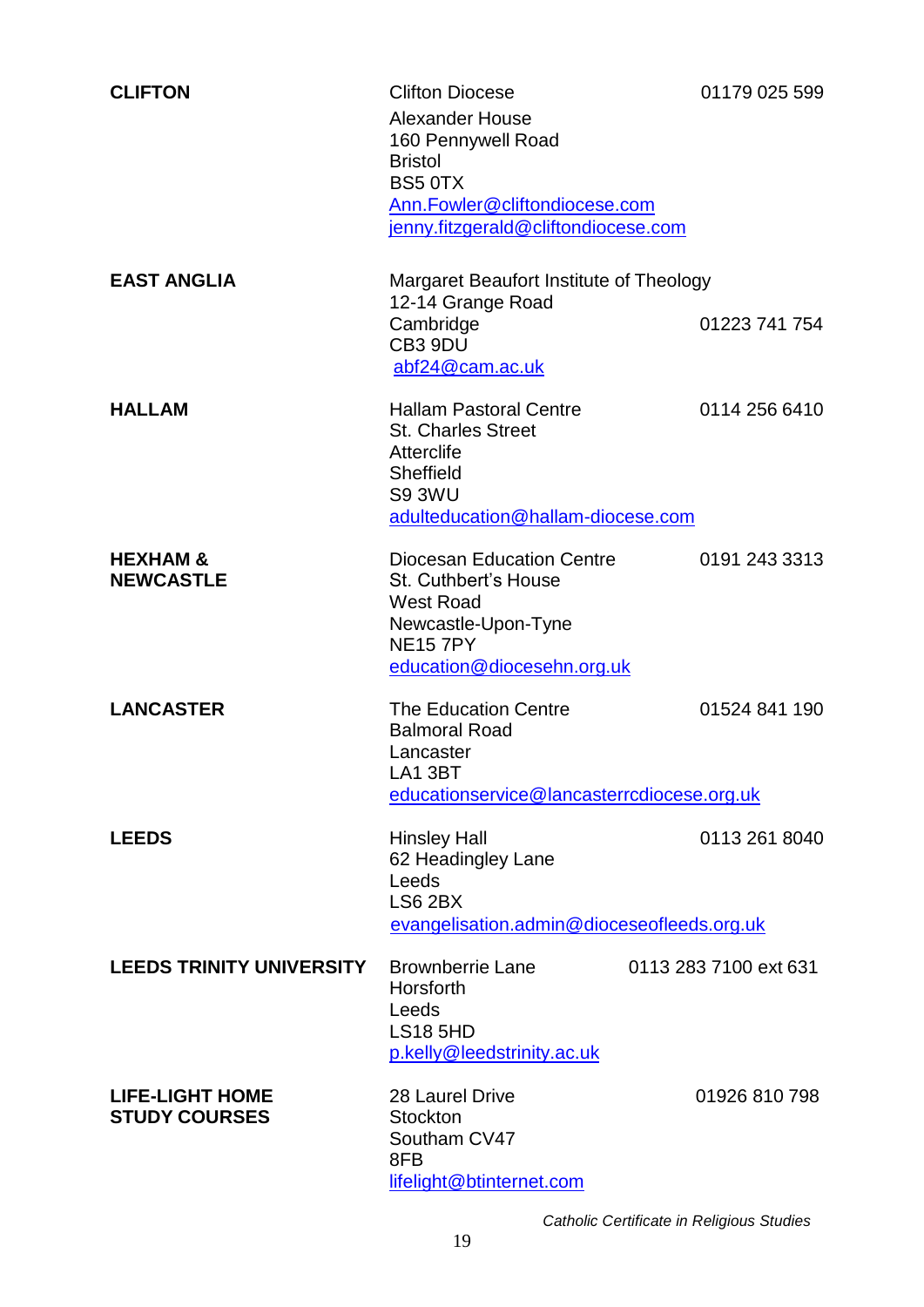| <b>LIVERPOOL</b>                           | Liverpool Archdiocesan<br>Centre for Evangelisation<br><b>Croxteth Drive</b><br><b>Sefton Park</b><br>Liverpool<br><b>L17 1AA</b><br>b.hunt@rcaol.co.uk                                                  | 0151 522 1053/1050     |
|--------------------------------------------|----------------------------------------------------------------------------------------------------------------------------------------------------------------------------------------------------------|------------------------|
| <b>LIVERPOOL HOPE</b><br><b>UNIVERSITY</b> | Hope Park<br>Liverpool<br>L16 9JD<br>stuartr@hope.ac.uk                                                                                                                                                  | 0151 291 3055          |
| <b>MENEVIA</b>                             | 27 Convent Street<br>Swansea<br>SA1 2BX<br>education@menevia.org                                                                                                                                         | 01792 659 285          |
| <b>MIDDLESBROUGH</b>                       | Diocese of Middlesbrough<br><b>Curial Office</b><br>50A The Avenue<br>Middlesbrough<br><b>TS5 6QT</b><br>adultformation@dioceseofmiddlesbrough.co.uk                                                     | 01642 850 505          |
|                                            | <b>CCRS Coordinator</b><br><b>Faculty of Education and Theology</b><br><b>York St John University</b><br>Lord mayor's Walk<br>York<br><b>YO31 7EX</b><br>c.maunder@yorksj.ac.uk<br>theology@yorksj.ac.uk | 01904 876 462          |
| <b>NEWMAN UNIVERSITY</b>                   | Genners Lane<br><b>Bartley Green</b><br>Birmingham<br><b>B32 3NT</b><br>e.w.elliott@newman.ac.uk                                                                                                         | 0121 476 1181 ext 2232 |
| <b>NORTHAMPTON</b>                         | 33 Westbourne Road<br>Luton<br><b>LU4 8JD</b><br>Edwards@nores.org.uk                                                                                                                                    | 01582 723 312          |
| <b>NOTTINGHAM</b>                          | <b>Formation Office</b><br><b>Willson House</b><br>25 Derby Road<br><b>NG1 5AW</b><br>formation@nrcdt.org.uk                                                                                             | 0115 953 9806/9841     |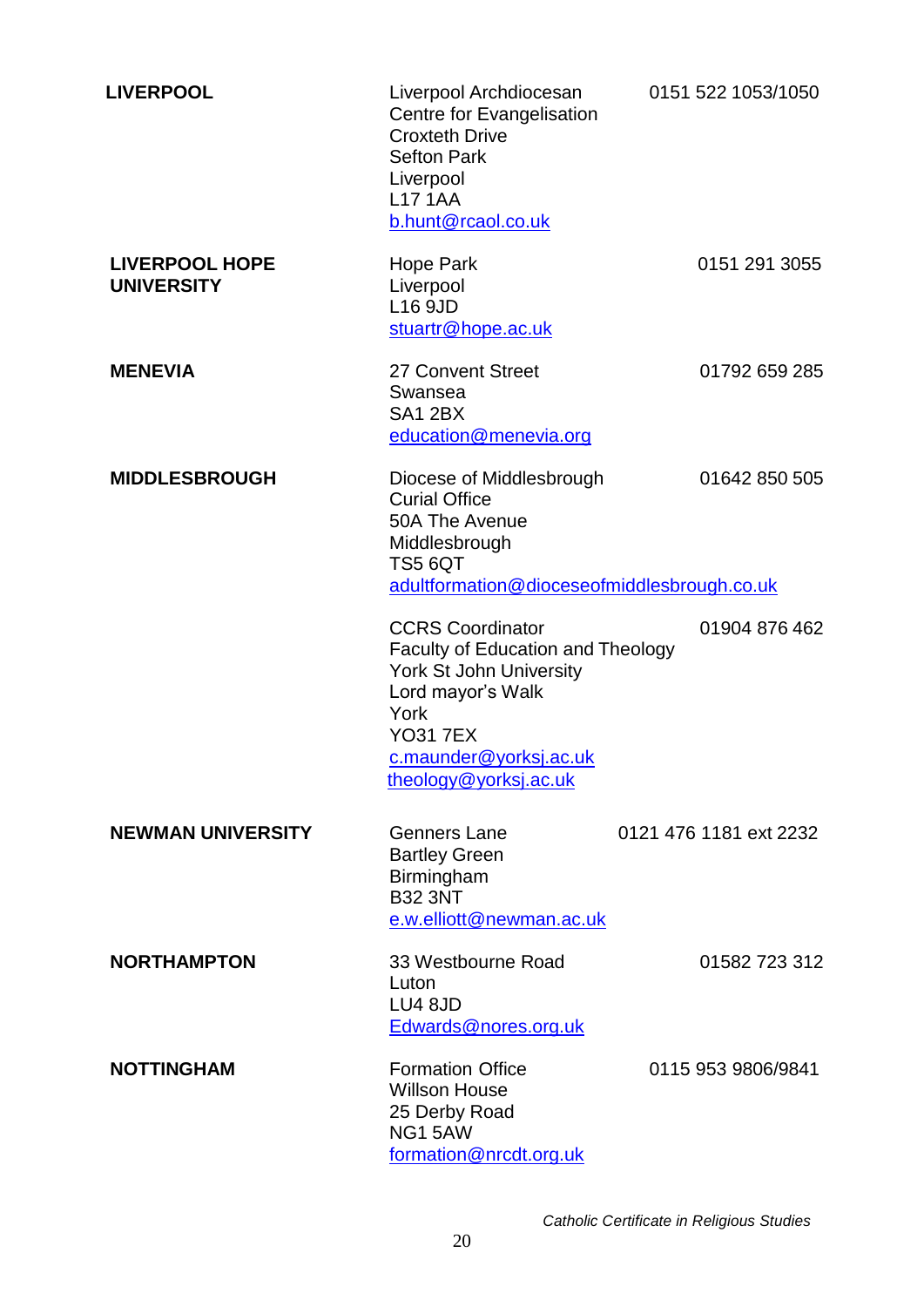| <b>PLYMOUTH</b>                                             | <b>Vicariate for Formation</b><br><b>St Boniface House</b><br>Ashburton<br><b>TQ137JL</b><br>admin@plymouthcast.org.uk                                                     | 01364 645 390 |
|-------------------------------------------------------------|----------------------------------------------------------------------------------------------------------------------------------------------------------------------------|---------------|
| <b>PORTSMOUTH</b>                                           | <b>Primary Catholic Partnership</b><br>c/o Holy Family School<br><b>Mansel Road West</b><br>Southampton<br><b>SO16 9LP</b><br>admin@pcp-scitt.org.uk                       | 02380 779 753 |
| <b>ROEHAMPTON UNIVERSITY</b><br><b>DIGBY STUART COLLEGE</b> | Roehampton Lane<br>London<br><b>SW15 5PH</b><br>ginny.jordan-arthur@roehampton.ac.uk                                                                                       | 0208 392 3003 |
| <b>SALFORD</b>                                              | Department of Formation<br><b>Office of Education</b><br><b>Cathedral Centre</b><br>3 Ford Street<br>Salford<br><b>M3 6DP</b><br>daniella.stephens@dioceseofsalford.org.uk | 0161 817 2204 |
| <b>SHREWSBURY</b>                                           | <b>Curial Offices</b><br>2 Park Road South<br><b>Birkenhead</b><br><b>CH43 4UX</b><br>rowena.nield@sky.com                                                                 | 0151 652 9855 |
| <b>SOUTHWARK</b>                                            | <b>Centre for Catholic Formation</b><br>21 Tooting Bec Road<br>London<br><b>SW178BS</b><br>ccrs@ccftootingbec.org.uk                                                       | 0208 672 7684 |
| <b>ST. MARY'S</b><br><b>UNIVERSITY</b>                      | <b>Waldegrave Road</b><br><b>Strawberry Hill</b><br>Twickenham<br><b>TW1 4SX</b><br>tarcisius.mukuka@stmarys.ac.uk                                                         | 0208 240 4000 |
| <b>WESTMINSTER</b>                                          | Vaughan House<br><b>46 Francis Street</b><br>London<br>SW1P1QN<br>ccrs@rcdow.org.uk                                                                                        | 020 7798 9150 |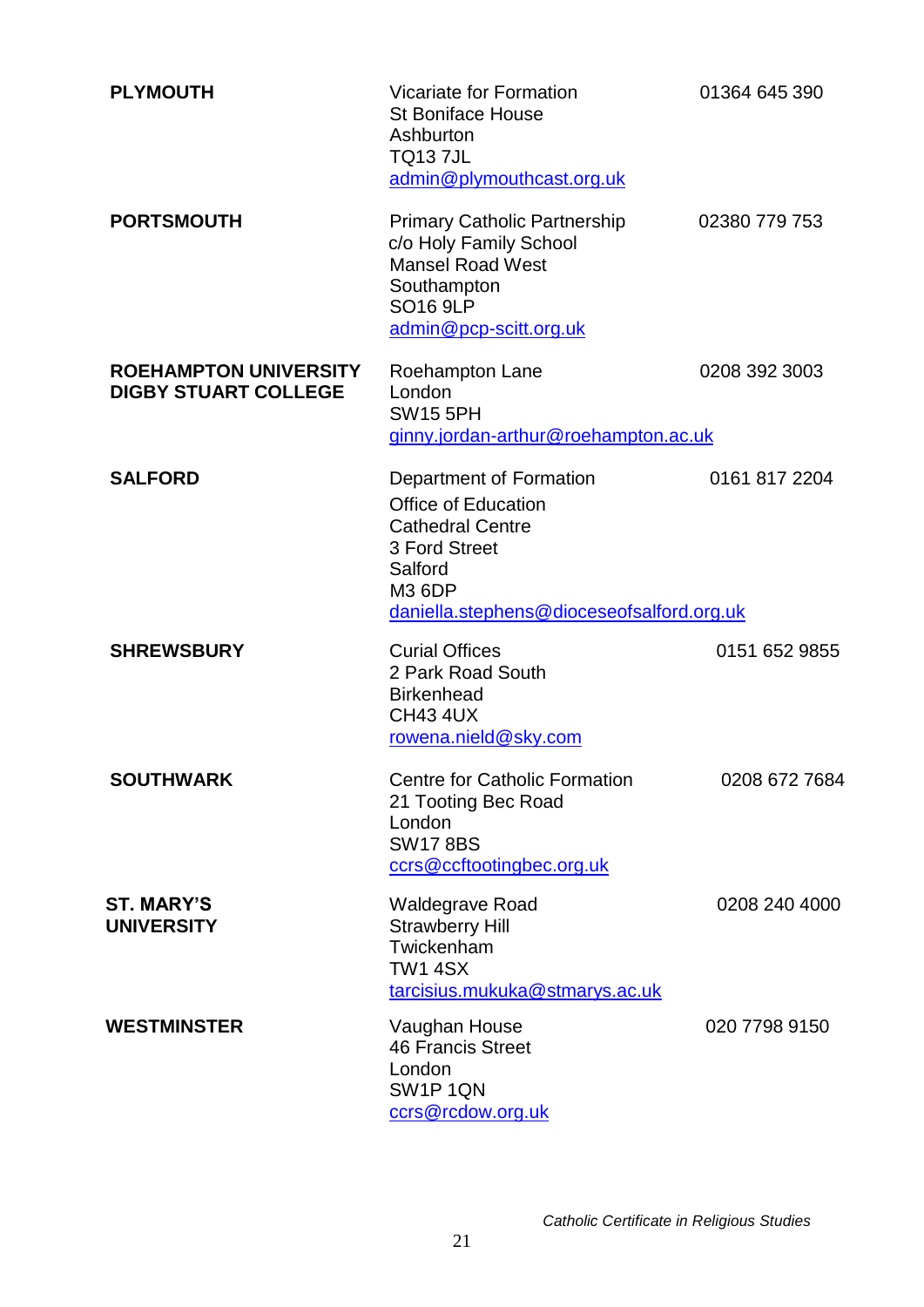**WONERSH** St. John's Seminary 01483 892 217 Wonersh Guildford **Surrey** GU5 OQX [jonathan.how@wonersh.org](mailto:jonathan.how@wonersh.org) [becky.teller@wonersh.org](mailto:becky.teller@wonersh.org)

**CCRS NATIONAL OFFICE** Board of Religious Studies 0207 901 1900 39 Eccleston Square London SW1V 1BX [ccrs@catholiceducation.org.uk](mailto:ccrs@catholiceducation.org.uk)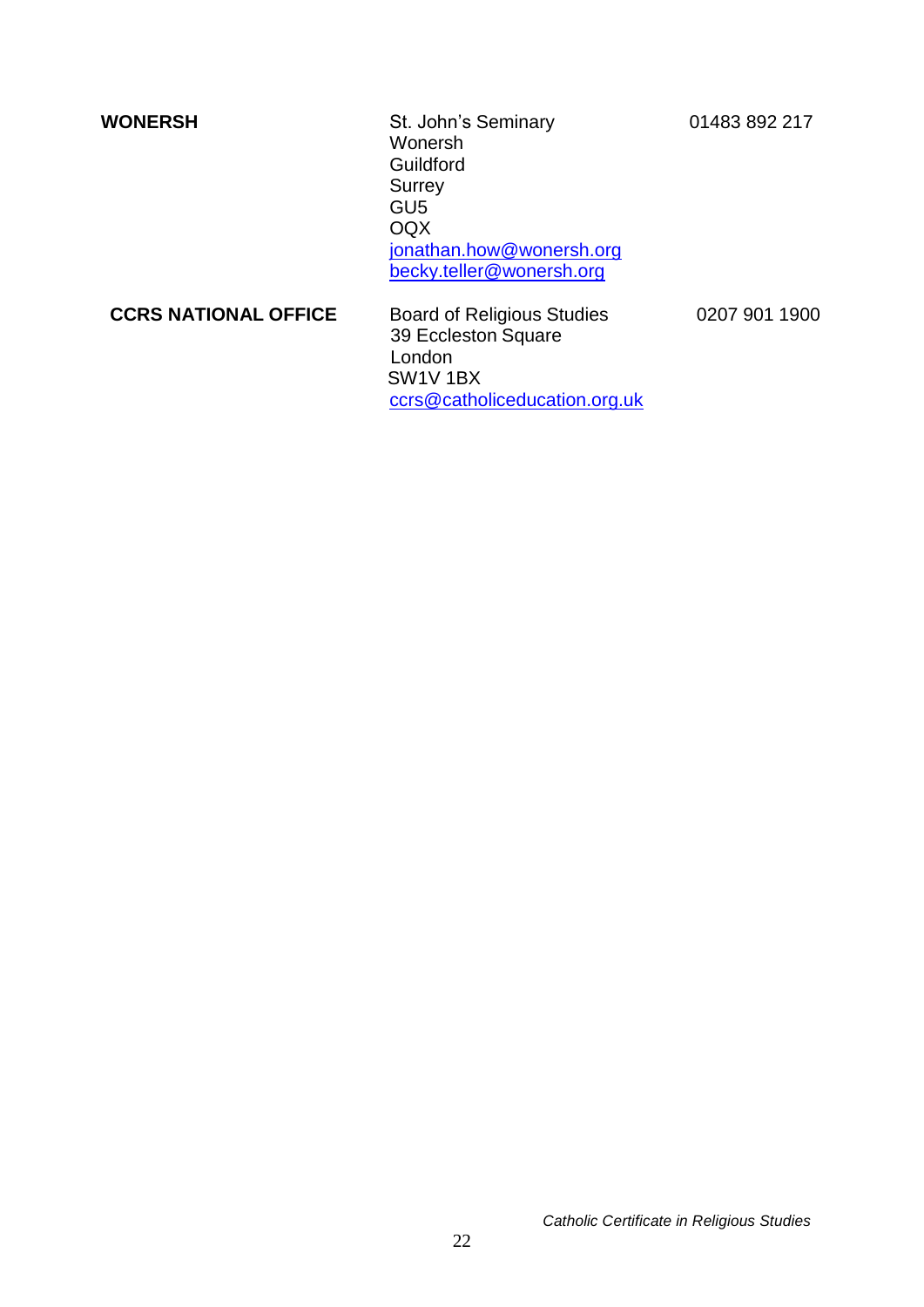## **MEMBERSHIP OF THE BOARD OF STUDIES**

| <b>CHAIR</b>                                 | Des Seddon               |
|----------------------------------------------|--------------------------|
| <b>VICE CHAIR &amp; NBRIA</b>                | <b>Bernard Stuart</b>    |
| <b>SECRETARY</b>                             | Susanne Kowal            |
| <b>REGISTRAR</b>                             | Eileen Williams          |
| <b>ADMINISTRATOR</b>                         | Rebekah Hayward          |
| <b>CENTRAL REGION</b><br>& Newman University | <b>Eamonn Elliott</b>    |
| <b>NORTHERN REGION</b><br>& CES RE Adviser   | <b>Philip Robinson</b>   |
| <b>SOUTHERN REGION</b>                       | Kate Williamson          |
| <b>WALES REGION</b>                          | <b>Bernard Sixtus</b>    |
| <b>Hope University</b>                       | <b>Ros Stuart-Buttle</b> |
| <b>Leeds Trinity University</b>              | Patricia Kelly           |
| St. Mary's University                        | John Lydon               |
| <b>Digby Stuart Roehampton</b><br>University | Vacant                   |
| Life-Light                                   | <b>Chris Harris</b>      |
| <b>CCRS Online (Hope)</b>                    | <b>Ros Stuart-Buttle</b> |
| <b>CES</b>                                   | <b>Paul Barber</b>       |
| <b>DSC Representative</b>                    | Michael O'Dowd           |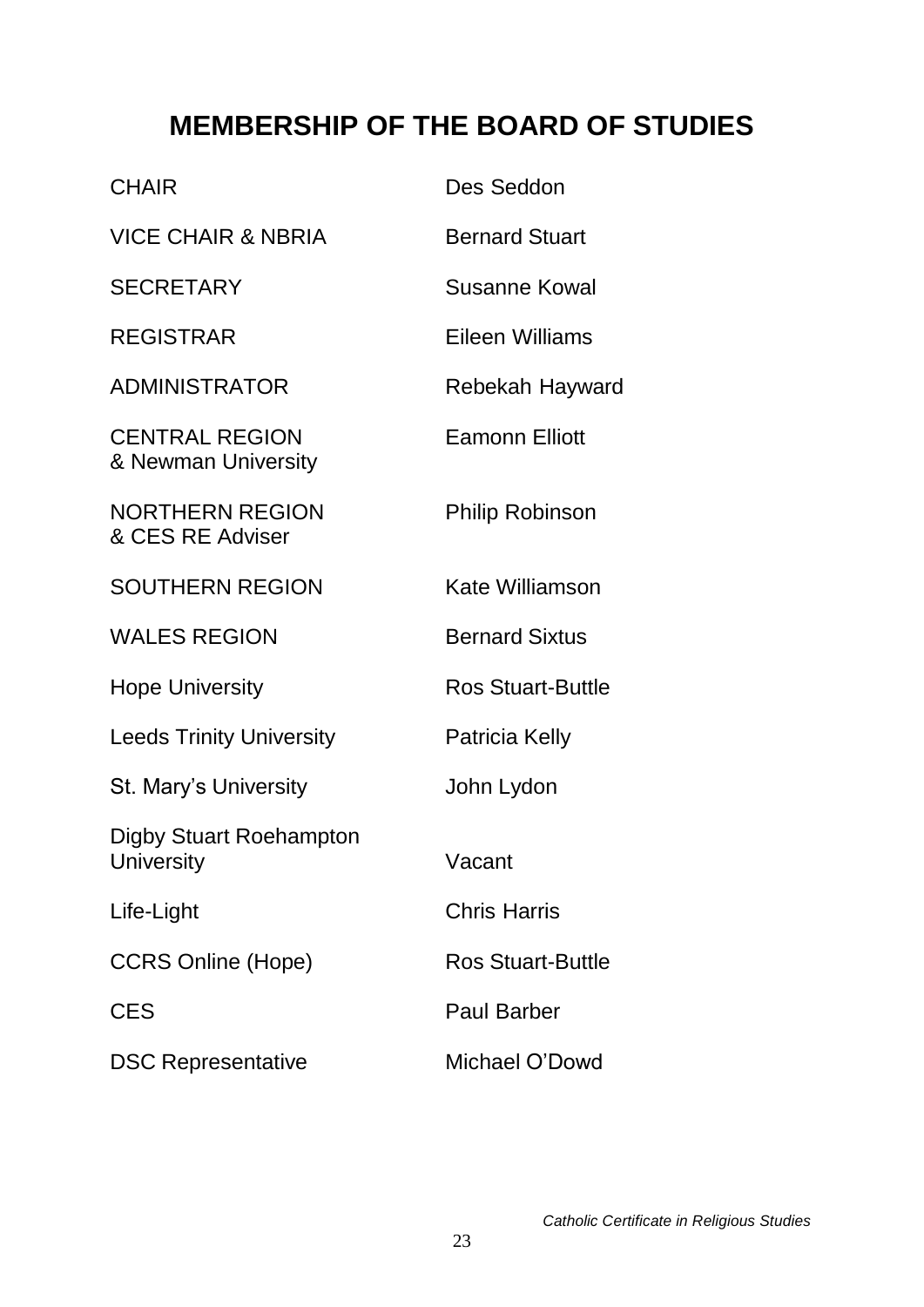## **Participant's Record of Progress**

Please use this page to record details of your registration and progress towards achieving the Catholic Certificate in Religious Studies.

| Your Name:                |  |
|---------------------------|--|
| Your Address:             |  |
|                           |  |
| The date you registered:  |  |
|                           |  |
| Your Registration Number: |  |

| Module                     | <b>Centre Attended</b> | Date Completed |
|----------------------------|------------------------|----------------|
| Core Module 1              |                        |                |
| The Bible: Old Testament   |                        |                |
| Core Module 2              |                        |                |
| The Bible: New Testament   |                        |                |
| Core Module 3              |                        |                |
| <b>Jesus Christ</b>        |                        |                |
| Core Module 4              |                        |                |
| The Church                 |                        |                |
| Core Module 5              |                        |                |
| <b>Sacraments</b>          |                        |                |
| Core Module 6              |                        |                |
| <b>Christian Morality</b>  |                        |                |
| <b>Specialist Module 1</b> |                        |                |
| Title:                     |                        |                |
| <b>Specialist Module 2</b> |                        |                |
| Title:                     |                        |                |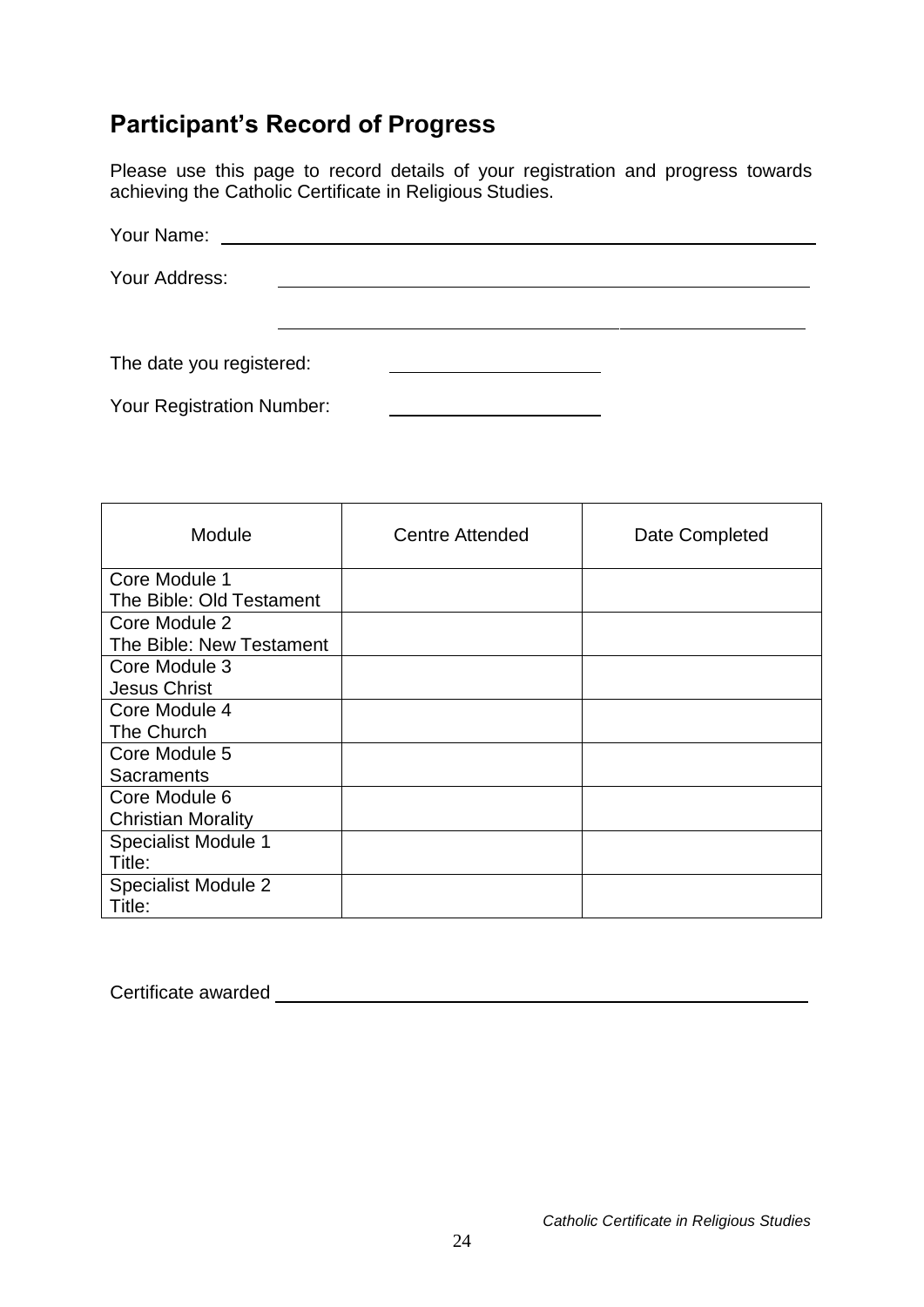## **BISHOPS' CONFERENCE OF ENGLAND AND WALES**

## **Board of Religious Studies**

## **CATHOLIC CERTIFICATE IN RELIGIOUS STUDIES**

## **Application for Accreditation of Prior Learning**

**Name:**....................................................................................................................................

**Current Course:** .................................................................................................................

#### **Previous Institution**: ............................................................................................................

You may be allowed Accreditation of Prior Learning (APL), provided that this prior learningsatisfies the learning outcomes of the CCRS modules. Having read the module outlines in the CCRSCourse Handbook, please identify in the space(s) below the modules with which you wish to be credited and give a sufficiently detailed outline of appropriate prior learning that will assist the Board ofReligious Studies in its consideration of your request. Please note that this does note apply to concurrent or prospective learning.

| Appropriate Prior Learning: (please give as much detail as you can) |  |  |
|---------------------------------------------------------------------|--|--|
|                                                                     |  |  |
|                                                                     |  |  |
|                                                                     |  |  |
|                                                                     |  |  |
|                                                                     |  |  |
|                                                                     |  |  |
|                                                                     |  |  |
|                                                                     |  |  |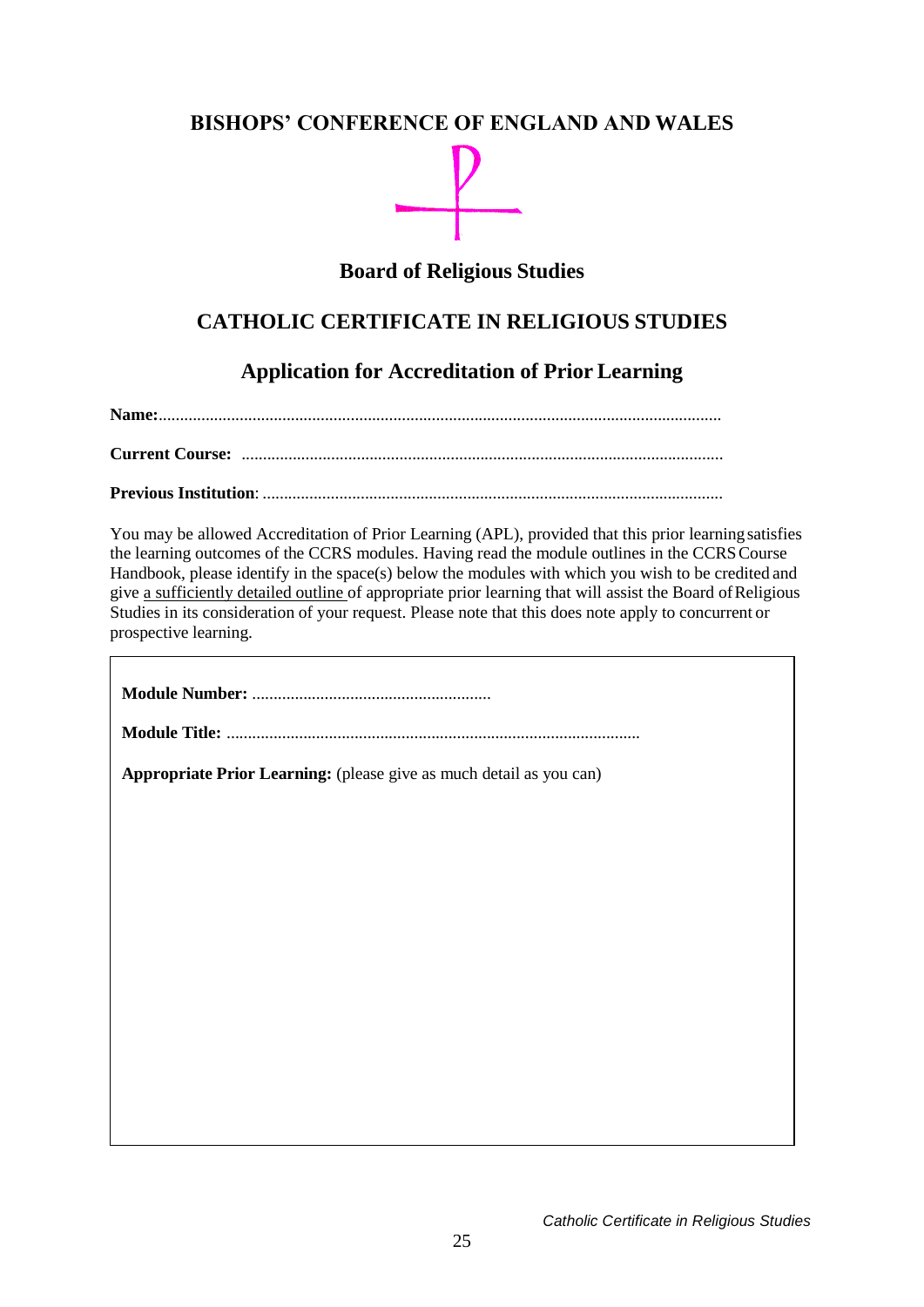| Appropriate Prior Learning: (please give as much detail as you can) |
|---------------------------------------------------------------------|
|                                                                     |
|                                                                     |
|                                                                     |
|                                                                     |
|                                                                     |
|                                                                     |
|                                                                     |
|                                                                     |
|                                                                     |
|                                                                     |
|                                                                     |
|                                                                     |
|                                                                     |
|                                                                     |
|                                                                     |
|                                                                     |
| Appropriate Prior Learning: (please give as much detail as you can) |
|                                                                     |
|                                                                     |
|                                                                     |
|                                                                     |
|                                                                     |
|                                                                     |
|                                                                     |
|                                                                     |
|                                                                     |
|                                                                     |
|                                                                     |
|                                                                     |
|                                                                     |
|                                                                     |
|                                                                     |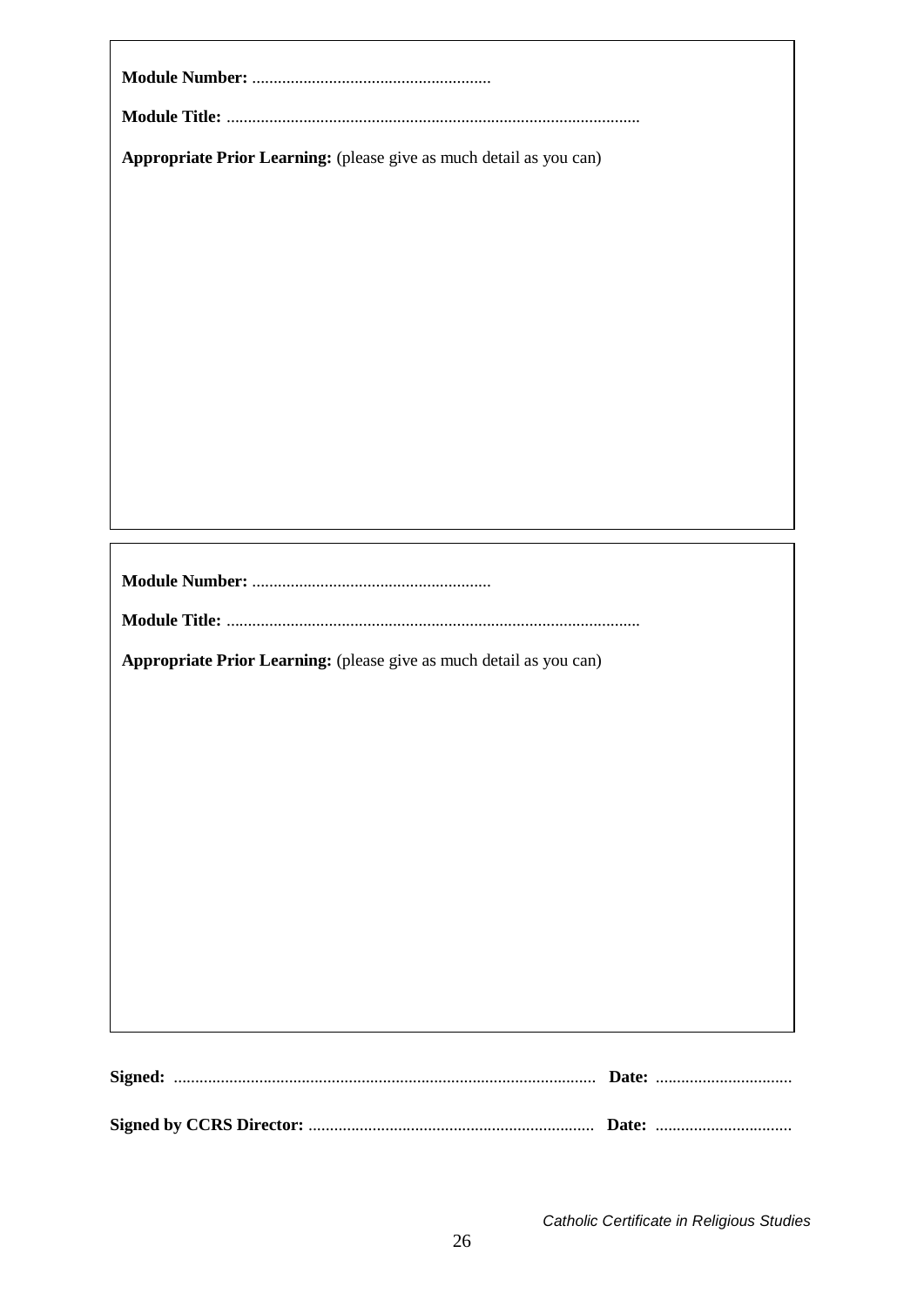## **POSSIBLE ASSESSMENT MODES**

## **ASSIGNMENTS**

A discursive written response to a question or statement which involves the participant in finding and presenting information and opinion in a structured way, which normally includes an introduction, the information/opinion/evaluation/analysis and a conclusion.

The learning may be assessed by,

Marker against clear CCRS criteria.

Evidence could include

- Assignment
- Markers feedback

## **PRESENTATION**

A specific task involving private study and research for an individual (or groups) involves the selection of a topic, planning, finding information and presenting results orally (or in writing)

The learning may be assessed by:

• Module leader, participant or peers at the end of the process through observation and discussion.

Evidence could include:

- Notes and record of presentation process
- Module leader record
- Peer records
- Participant diary
- Audio/video/photographic record

### **PORTFOLIO** (Reflective log/diary/journal)

A description in writing by the participant reflecting on how and what they have learned. Often completed at regular intervals during the learning process this allows discussion on individual progress.

The learning may be assessed by:

• Participant and support from module leader

Evidence could include:

- Log/diary/journal
- Module leader record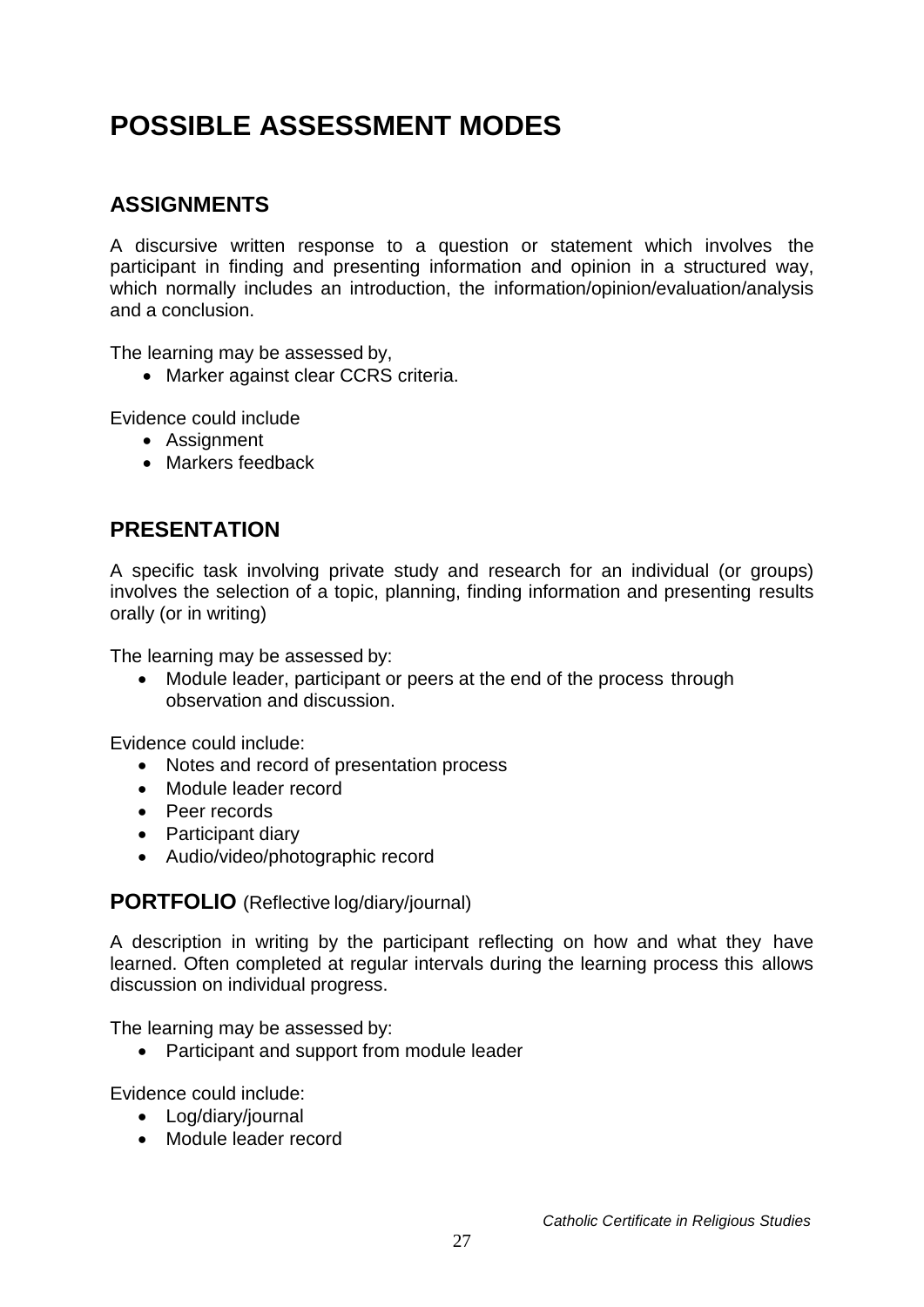## **ORAL QUESTION/ANSWER**

Specific, open or closed questions for the participants' immediate answer. It allows response from participants and feedback from module leader.

The learning may be assessed by:

Responses by module leader and individual responses

Evidence could include:

- Module leader notes
- Participant notes/log
- Audio/video record

## **CASE STUDY**

Consideration of a particular, relevant situation or example selected by the module leader or participants which enables them to apply knowledge and understanding to specific ministries. This may be used by an individual participant or group as a written activity through case study materials and participant responses.

The learning may be assessed by:

- Module leader observation
- Individual participant discussion
- Group discussion

Evidence could include:

- Log/diary/journal
- Module leader record
- Discussion notes

## **REPORT**

A record of an activity and /or a summary of research which presents information in a structured way. It includes analysis and/or evaluation. This may be presented in written or oral form.

The learning may be assessed by:

- Module leader for written report:
- Module leader and /or other participants for an oral presentation of report.

Evidence could include:

- Written report with module leader feedback;
- Notes for the oral presentation with module leader and /or peer feedback.

## **PRACTICAL DEMONSTRATION**

A practical demonstration of a skill/situation selected by the module leader or participant to enable participants to practise skills and knowledge.

The leaning may be assessed by;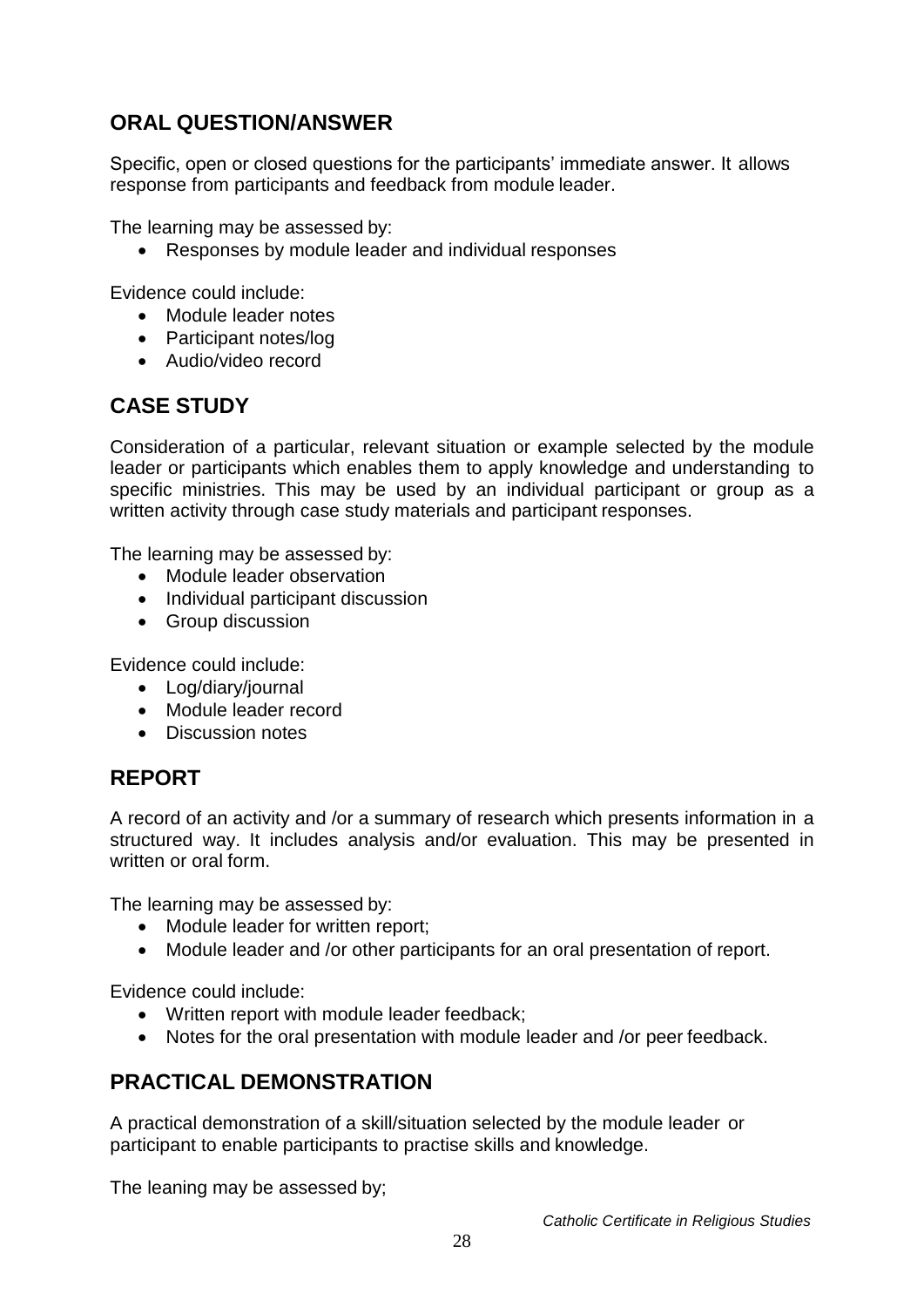- Module leader
- Observation
- Discussion
- Self-evaluation

Evidence could include

- Module leader record of observation
- Participant notes
- Audio/video/photographic record
- Participant log/journal

## **GROUP DISCUSSION**

Discussion of a topic or situation selected by the module leader or by participants to enable participants to share knowledge and understanding, thoughts and to access their learning.

The learning may be assessed by:

- Module leader
- Peer observation
- Discussion
- Self-assessment

Evidence could include

- Module leader record of observation
- Participant notes
- Discussion notes
- Audio/video/photographic recording
- Participant log/journal

## ASSESSMENT MODES

- 1. ASSIGNMENT
- 2. PROJECT (PRESENTATION)
- 3. REFLECTIVE LOG/DIARY/JOURNAL
- 4. ORAL QUESTION/ ANSWER
- 5. CASE STUDY
- 6. REPORT
- 7. PRACTICAL DEMONSTRATION
- 8. GROUP DISCUSSION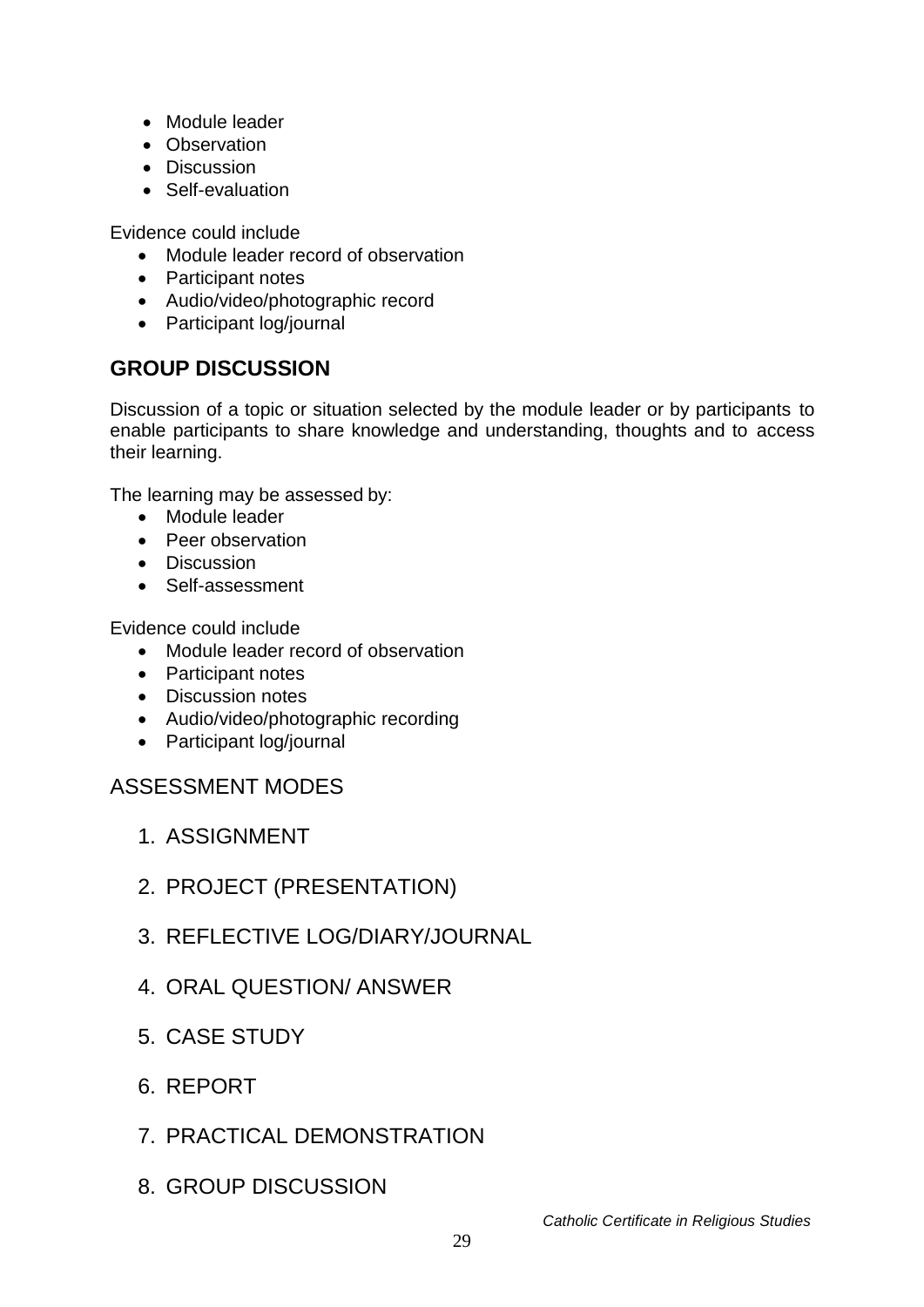## **Guidelines for E-Learning**

## **What is E-Learning?**

E-learning relates to teaching and learning carried out via electronic media, particularly the Internet. It is used in online and blended learning as well as face-toface classroom practice. It includes a broad range of information and communication (ICT) technologies used to deliver and support education. A helpful introduction is provided at [http://www.jiscdigitalmedia.ac.uk/guide/introduction-to-elearning.](http://www.jiscdigitalmedia.ac.uk/guide/introduction-to-elearning)

| <b>CCRS</b>                | <b>E-learning</b>                                              |
|----------------------------|----------------------------------------------------------------|
| <b>Course Organisation</b> | √ upholds Board of Studies attendance policy                   |
|                            | $\sqrt{\ }$ supports CCRS learning aims and objectives         |
|                            | $\sqrt{}$ uses sound adult education principles                |
| Learning Materials &       | √ purposely designed                                           |
| <b>Resources</b>           | √ caters to diverse learning styles                            |
|                            | $\sqrt{\ }$ offers rich and stimulating learning experience    |
|                            | $\sqrt{ }$ appropriate copyright clearance                     |
| <b>Technical Quality</b>   | $\sqrt{}$ user-friendly                                        |
|                            | $\sqrt{}$ meets disability and special needs provision         |
|                            | $\sqrt{\ }$ complies with universal standards for data         |
|                            | protection, information and network security, records          |
|                            | management, software and systems                               |
| Accessibility              | $\sqrt{ }$ available for all participants                      |
|                            | √ induction/orientation/guidance offered when                  |
|                            | appropriate                                                    |
|                            | $\sqrt{}$ ICT support available when required                  |
| Interactivity              | √ encourages interactive learning                              |
|                            | √ encourages personal response                                 |
|                            | √ invites collaborative learning                               |
|                            | $\sqrt{\ }$ supports communication and community inquiry       |
| Assessment                 | √ allows tutor feedback                                        |
|                            | $\sqrt{ }$ uses a range of creative and flexible assessment    |
|                            | types                                                          |
|                            | $\sqrt{ }$ marks, records and securely stores assessed work    |
|                            | $\sqrt{\ }$ subject to regional moderation as per normal       |
|                            | practice                                                       |
| <b>Quality Assurance</b>   | $\sqrt{}$ included in module and course evaluation carried     |
|                            | out by each local Centre                                       |
|                            | $\sqrt{ }$ meets quality assurance as required by the Board of |
|                            | <b>Studies</b>                                                 |

The following checklist suggests good practice for e-learning and CCRS.